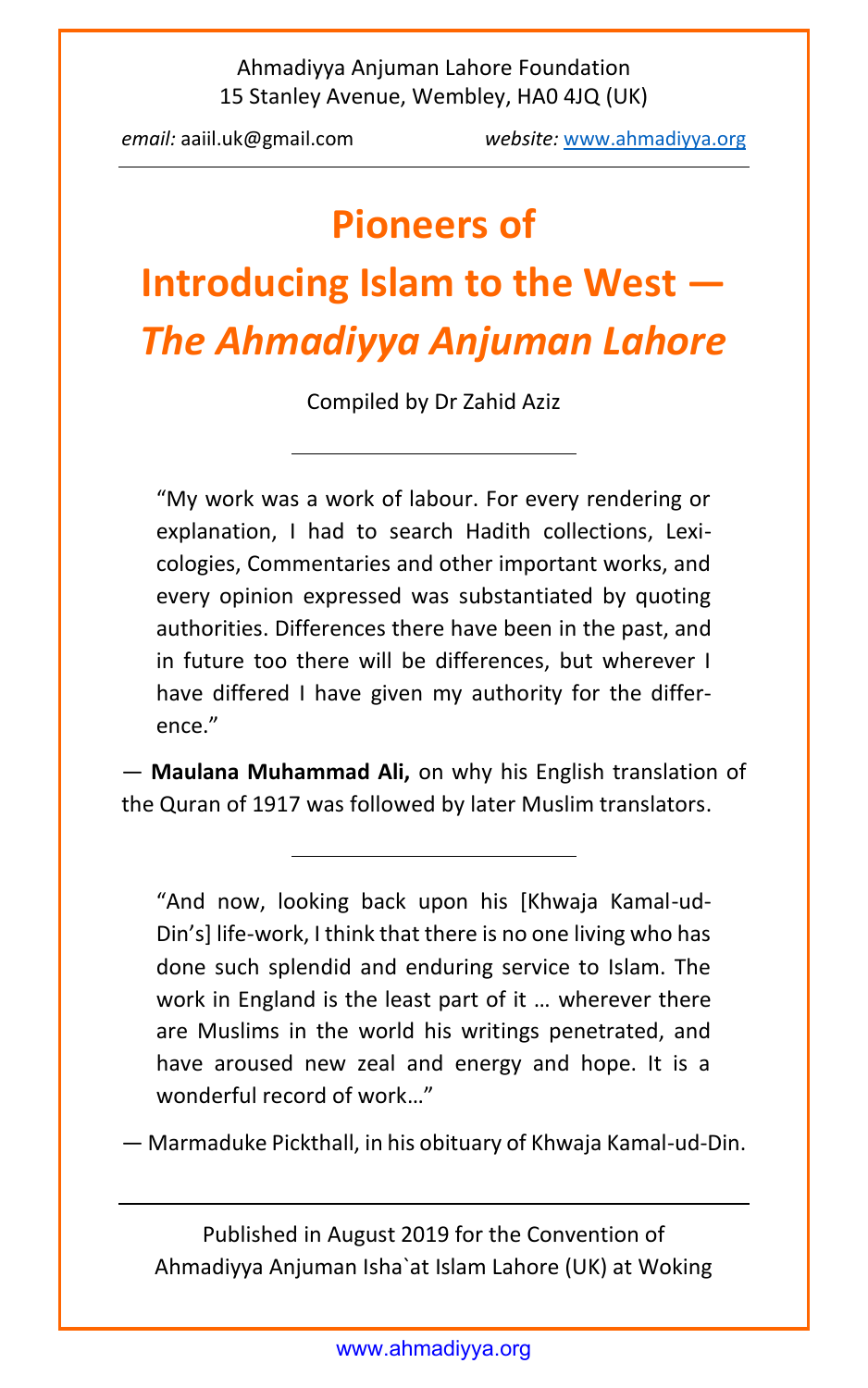## **Making the Quran accessible to the Englishspeaking world**

Today more than thirty English translations of the Quran by Muslims are readily available to anyone wishing to study the scripture of Islam as presented by a Muslim. Till the end of the year 1917, just over a hundred years ago, the only English translations of the Quran available in Western countries were those by non-Muslims. These translations openly presented the Quran as falsely claiming to be a Divine scripture, and they referred to it as a crude forgery, of little merit, by Muhammad who dishonestly proclaimed it as a revelation from God.

Muslims, on the other hand, held the Quran in high reverence, but this was veneration only for the outward form of the Quran, its physical pages and its written form, the sound of its recitation, etc. There was little or no interest in studying or understanding its message directly, let alone delivering its message to the world at large. The reverence for its physical form also gave rise to the idea that it was a forbidden act for a Muslim to translate the Quran into any other language from its Arabic text. It was considered a violation of the sacredness of the Quran, and also unnecessary because all that was required to gain benefit was to air and chant its Arabic words.



It was against this background that the Founder of the Ahmadiyya Movement, Hazrat Mirza Ghulam Ahmad (photo left), proposed in a book he published in 1891 that it was absolutely essential to prepare a translation and commentary of the Quran in English and send it to the Western people. He wrote:

"It is undoubtedly true that Europe and America have a large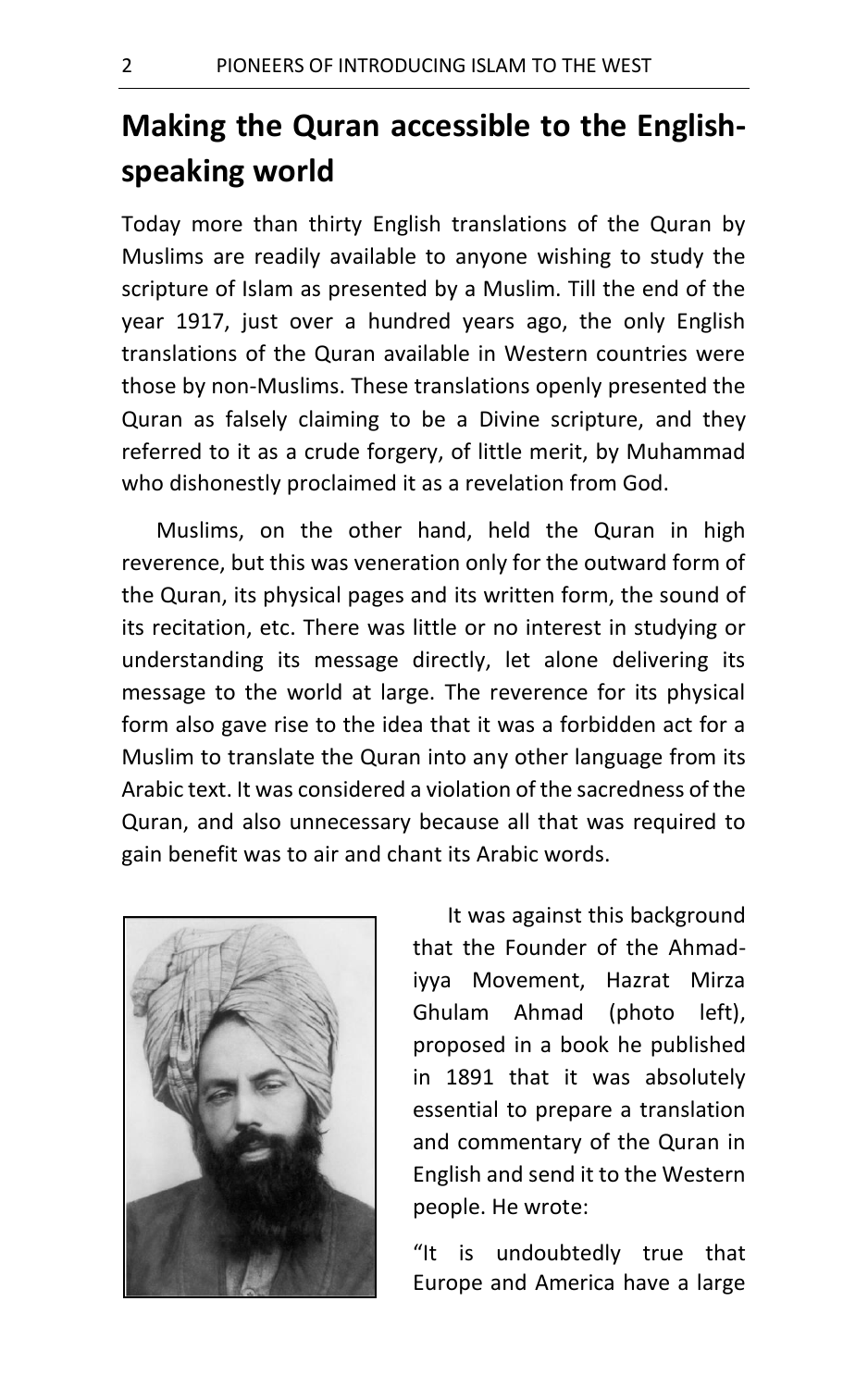collection of objections against Islam, inculcated through those engaged in [Christian] Mission work, and that their philosophy and natural sciences give rise to another sort of criticism… To meet these objections, a chosen man is needed who should have a river of knowledge flowing in his vast breast and whose knowledge should have been specially broadened and deepened by Divine inspiration. This work cannot be done by those who do not possess comprehensive vision…" (*Izalah Auham,* p. 772)

He adds on the next page:

"If my people help me heart and soul, I wish to prepare a commentary of the Quran which should be sent to them (i.e., to the people of the West) after it has been rendered into the English language. I cannot refrain from stating clearly that this is my work, and that definitely no one else can do it as I can, or as he can who is an offshoot of mine and thus is included in me."

Besides the necessity of replying to Western criticism of Islam, there was another reason he had in mind for taking the message of the Quran to the West. He writes:

> "In reality, the Western countries have, up to this time, shown very little aptitude for religious truths, as if spiritual wisdom had in its entirety been granted to Asia, and material wisdom to Europe and America … now Almighty God intends to cast on them the look of mercy." (*Izalah Auham,* p. 516)

Thus the Divine plan was that when the Western world, having achieved unprecedented progress in the material world, would turn to search for spiritual fulfilment, God would cast the look of mercy on them and make accessible to them the teachings of the Quran and its profound wisdom.

It is clear from the statements made by the Founder of the Ahmadiyya Movement that the translation envisaged by him would have the primary aims of: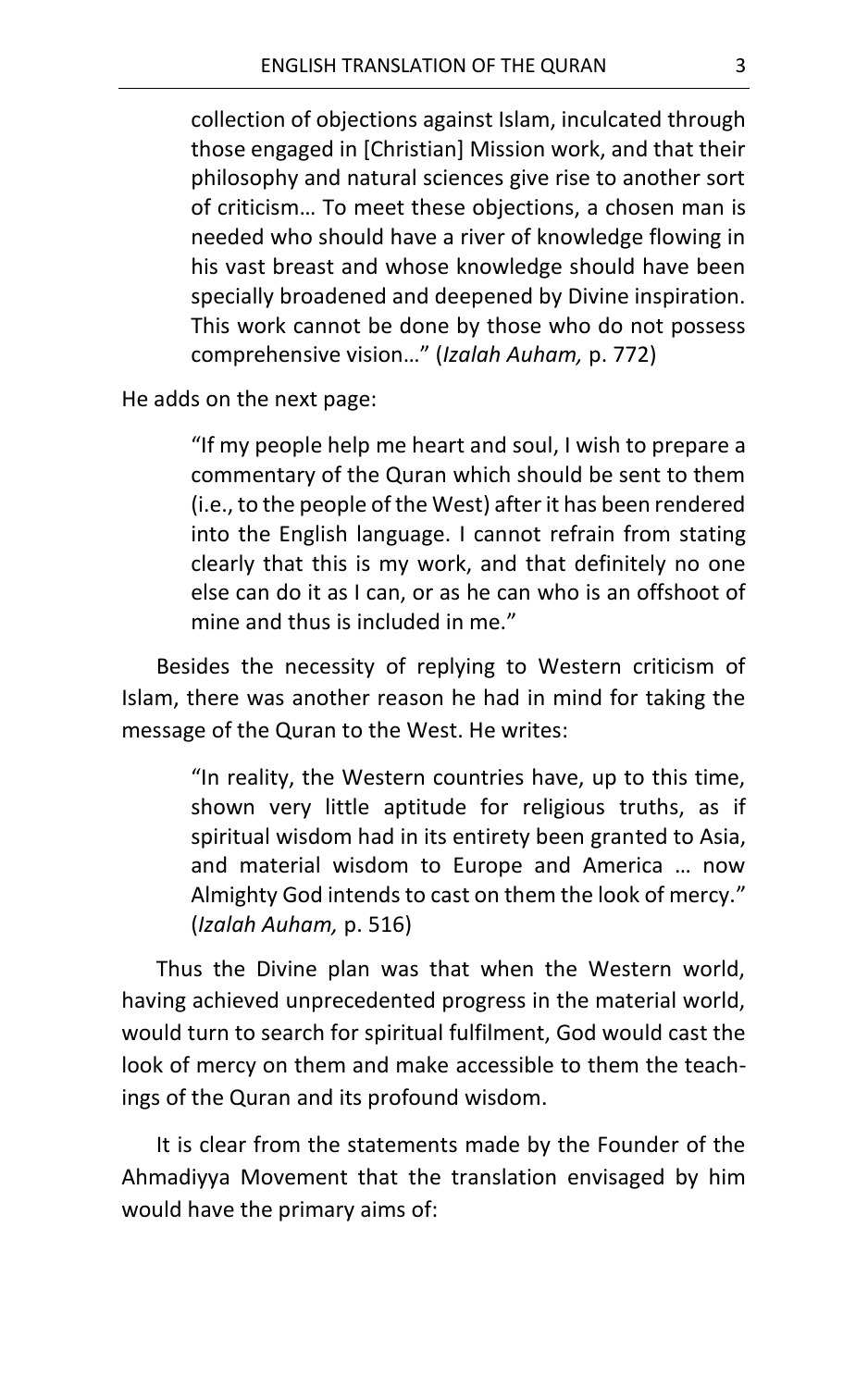- replying to the objections against Islam, whether these arise from Christian criticism of Islam or from the modern criticism of religion as such,
- meeting the spiritual needs of the Western nations, previously not met in their history, and to satisfy their doubts and uncertainties about religion.

To achieve these aims, in particular the second one, the commentary he had in mind would deal with the most fundamental concepts and issues relating to the very basis of religion, such as the existence of God, the need for Divine revelation, proof of the truth of the prophets of God, the attributes of God and His relationship with His creation, etc.

Muslims paid no heed to the call of the Founder, who had addressed them in the above words: "If my people help me heart and soul, I wish to prepare a commentary of the Quran…". He had no means of fulfilling this aim. It so happened that a young man in his early twenties, Muhammad Ali, joined the Ahmadiyya Movement in 1897. Three years later he decided to devote his life to serve the cause of Islam under the tutelage of the Founder.

Shortly thereafter, Hazrat Mirza Ghulam Ahmad announced his intention to start a magazine in English, aimed at a Western readership as well as English-educated Muslims in India. Its aim would be to present "the sound arguments in support of the religion of Islam", which he was putting forward in his Urdu and Arabic writings. He appointed Maulana Muhammad Ali as editor of this magazine, and it was launched in January 1902 with the title the *Review of Religions.* It was this work of editorship which equipped Maulana Muhammad Ali with the knowledge and skills to produce, later on, his English translation of the Quran. He developed a considerable ability to write and to translate through the experience of editing this magazine.

So impressive and idiomatic was his English that shortly after the *Review of Religions* began publication, a Christian missionary magazine, *Calcutta Review,* in its issue for April 1902, alleged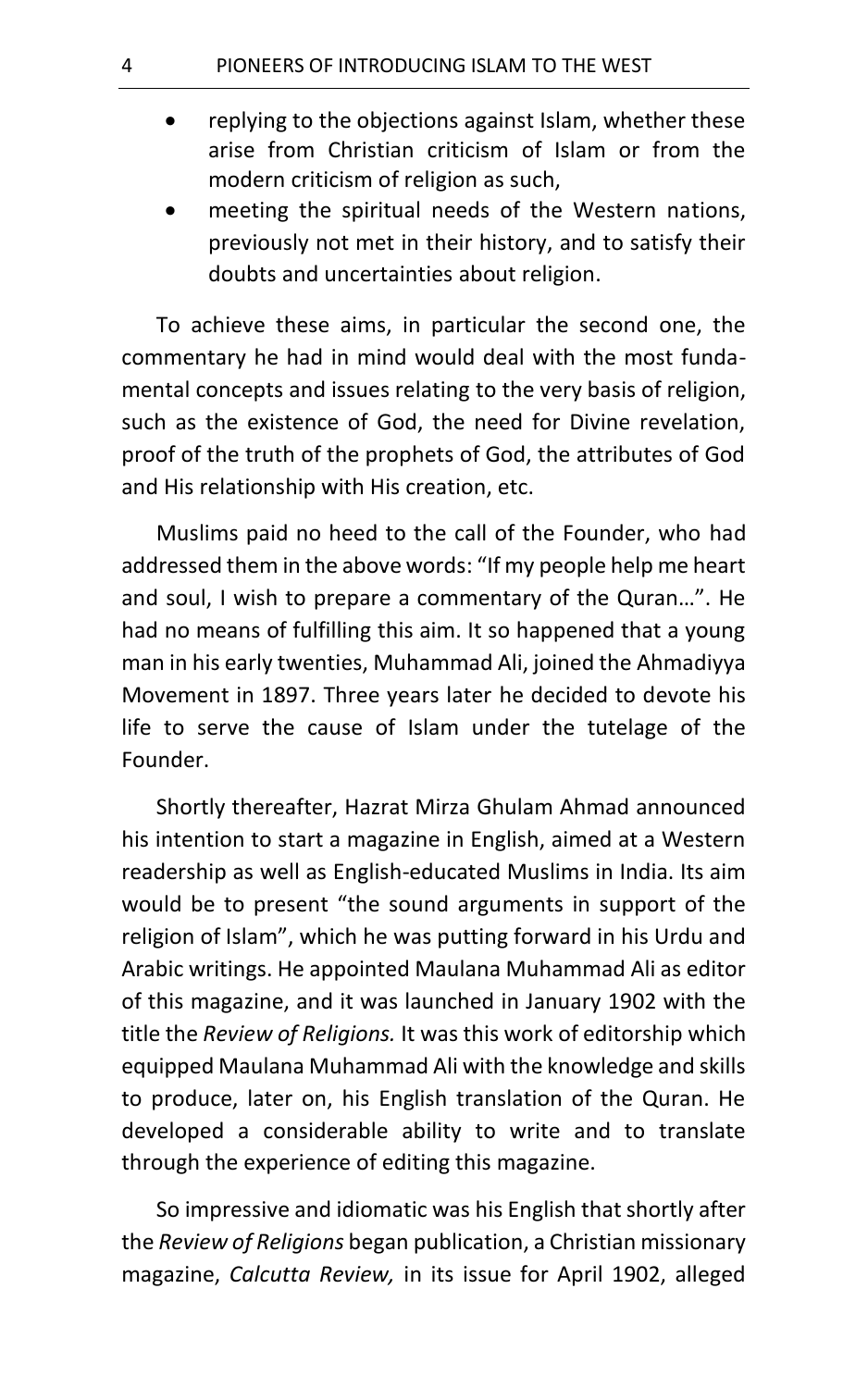that Mirza Ghulam Ahmad was using an Englishman "behind the scenes" to translate his writings. It commented:

> "From the evidence of *English idioms* — peculiarly English, and never used by strangers  $-$  it is clear as daylight to anyone that his deliverances in this newly started *Review of Religions* are written or concocted by a European — an Englishman (herein again, curiously enough, reproducing exactly Muhammad and his Syrian Christian 'Archangel Gabrael!')."

This critic meant that just as, according to the Christian opponents of the Holy Prophet Muhammad, he was actually instructed by a Syrian Christian, while claiming that he was receiving revelation from the angel Gabriel, so too was Mirza Ghulam Ahmad using the services of a hired Englishman to write for him while claiming that it was his follower called Muhammad Ali!

It was not only experience in authorship that Maulana Muhammad Ali was gaining. As he explained many years later, in the Preface to his revised edition of the translation and commentary of the Quran, published in 1951:

> "For full nine years before taking up this translation [in 1909] I was engaged in studying every aspect of the European criticism of Islam as well as of Christianity and religion in general, as I had specially to deal with these subjects in the *Review of Religions,* of which I was the first editor. I had thus an occasion to go through both the higher criticism of religion by advanced thinkers and what I may call the narrower criticism of Islam by the Christian missionaries who had no eye for the broader principles of Islam and its cosmopolitan teachings, and the unparalleled transformation wrought by Islam."

It can be seen from this that his translation and commentary took close note of the Western criticism of Islam, both from the opponents of religion as such and the Christian detractors of Islam. The objections raised by this criticism had not only produced revulsion and loathing of Islam in Western minds but had made many Muslims doubt and lose faith in Islam. Some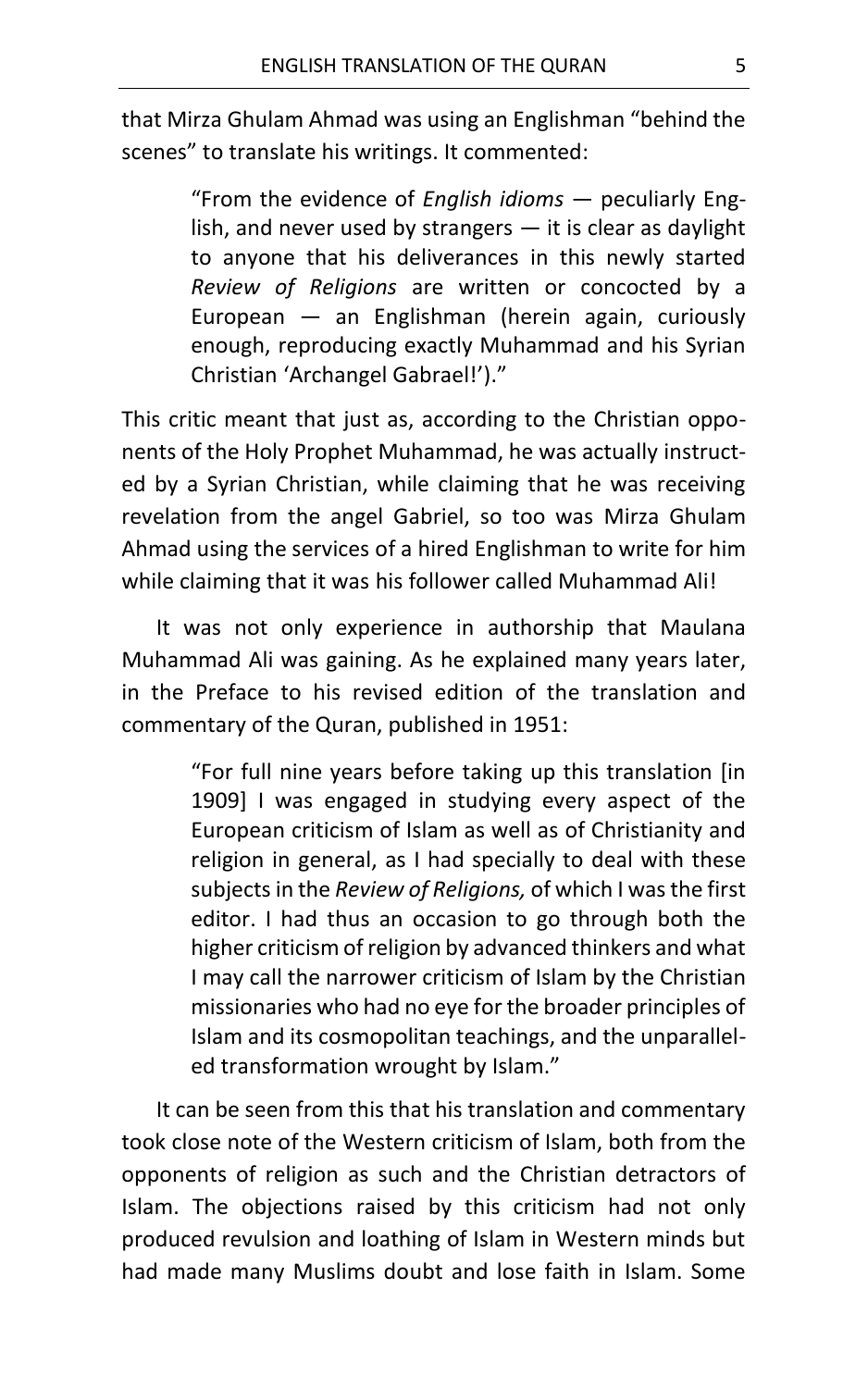leading Muslims have admitted that their weakening belief in Islam was strengthened after they read Maulana Muhammad Ali's English translation of the Quran. Maulana Abdul Majid Daryabadi of Lucknow, India (d. 1977), was a recognized leader of orthodox Muslim opinion, and a prolific author who himself wrote a commentary of the Quran. The following statement, taken from a biography of him, is quoted in the Wikipedia entry about him:

> "He studied several books of Orientalists and under their influence, became sceptical of religion and called himself a 'rationalist'. For almost nine years, he remained away from religion but repented and became a devout Muslim."

Maulana Abdul Majid Daryabadi has himself stated, in an autobiographical work in Urdu entitled *Aap Beti*, that this period of "heresy and apostasy" in his early life lasted for ten years till late 1918. Then he writes:

> "I was slowly returning to Islam. In fact, I had become more than fifty percent Muslim when in October 1920 … my eye fell on the English translation and commentary of the Holy Quran by Muhammad Ali of Lahore, the Ahmadi (Qadiani in common parlance). Feeling restless, I took it from the cupboard and started to read it. As I read through it, praise be to Allah, my faith kept on increasing. …

> When I finished reading this English Quran, on searching my soul I found myself to be a Muslim. Now I was able to recite the *Kalima* unhesitatingly, without deceiving my conscience. May Allah grant this Muhammad Ali paradise in every way! I am not concerned with the question whether his belief about Mirza [Ghulam Ahmad] sahib was right or wrong. Whatever the case, what should I do about my personal experience? He was the one who put the last nail in the coffin of my unbelief and apostasy."

The Founder of the Ahmadiyya Movement had passed away in May 1908 and Maulana Nur-ud-Din (see photo below) had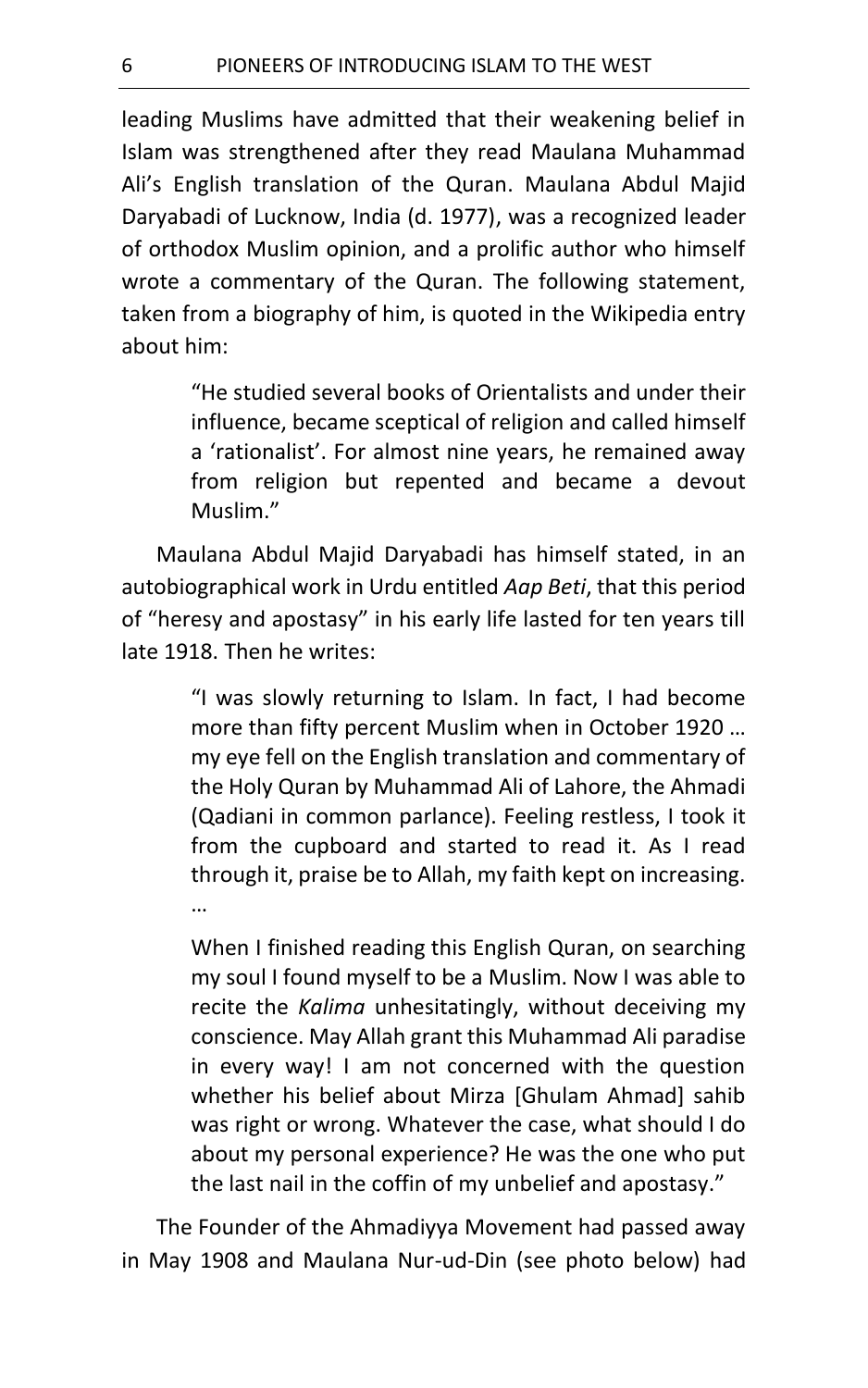

become Head of the Movement. He was an illustrious scholar of Islam and held in high esteem on this account by eminent Muslims of the Indian subcontinent (who were not in the Ahmadiyya Movement). He had a particularly deep knowledge of, and love for, the Quran which he had studied for many years. His principle of understanding the Quran was that the interpretation of any passage in the Quran should be

sought, in the first place, from other passages within this scripture itself. Further, the Quran must also be studied in the light of reason and modern knowledge. He believed that the traditional sources for understanding the Quran, which are Hadith books and classical commentaries, are a valuable help, but they cannot be used to overrule and supercede anything established from the Quran.



*Maulana Muhammad Ali*

It was under the guidance of Maulana Nur-ud-Din that Maulana Muhammad Ali started work on translating the Quran into English in 1909 at Qadian where he lived and worked. He adopted the principles mentioned above in interpreting the Quran. Till the death of Maulana Nur-ud-Din on 13 March 1914, Maulana Muhammad Ali used to visit him, often even daily, to read to him the latest from his commentary, seek his advice, and make revisions in line with his guidance. Many years later,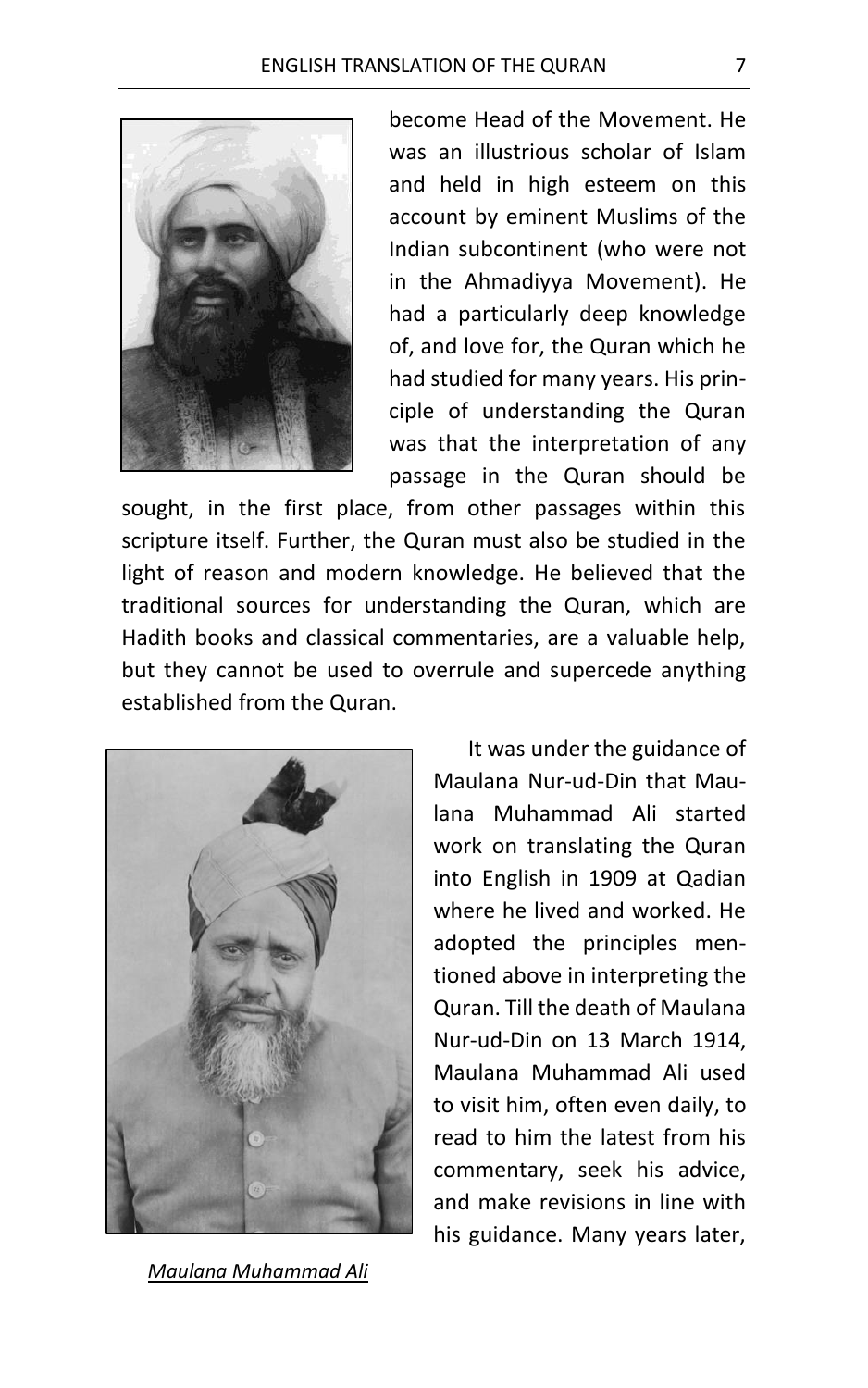Maulana Muhammad Ali wrote of this, rather touchingly, as follows:

> "It was my good fortune that I had the opportunity to learn the Quran from him even in those days when he was on his death bed. I used to read out to him notes from my English translation of the Holy Quran. He was seriously ill, but even in that state he used to be waiting for when Muhammad Ali would come. And when I came to his presence, that same critically ailing Nur-ud-Din would turn into a young man. The service of the Quran that I have done is just the result of his love for the Holy Quran." (*Paigham Sulah,* 28 April 1943)

With the death of Maulana Nur-ud-Din came a turning point in the life of Maulana Muhammad Ali and in his literary and missionary activities, changing their course forever. A split and schism took place within the Ahmadiyya Movement. Mirza Bashir-ud-Din Mahmud Ahmad, a son of the Founder, was controversially made head of the Movement by his supporters. He proclaimed that no person can be a Muslim unless he becomes a follower of Hazrat Mirza Ghulam Ahmad, believing in him as a prophet, and that a Muslim who does not do so is exactly like the non-Muslim who does not accept the Holy Prophet Muhammad. This doctrine was unacceptable to Maulana Muhammad Ali and many others in the Ahmadiyya Movement, and they regarded it as being contrary to the teachings of Islam, and of the Founder of the Ahmadiyya Movement himself.

Consequently, in May 1914 they established at Lahore the Ahmadiyya Anjuman Isha'at Islam. After fifteen years of scholarly, literary and administrative work for the Ahmadiyya Movement at Qadian, Maulana Muhammad Ali left for Lahore, and became Head of an organization which started in a state of the utmost destitution, having no office, funds or staff.

In these extraordinarily difficult conditions, and with many other important matters that required his attention, Maulana Muhammad Ali continued to work on the completion and publication of his English translation of the Holy Quran. The last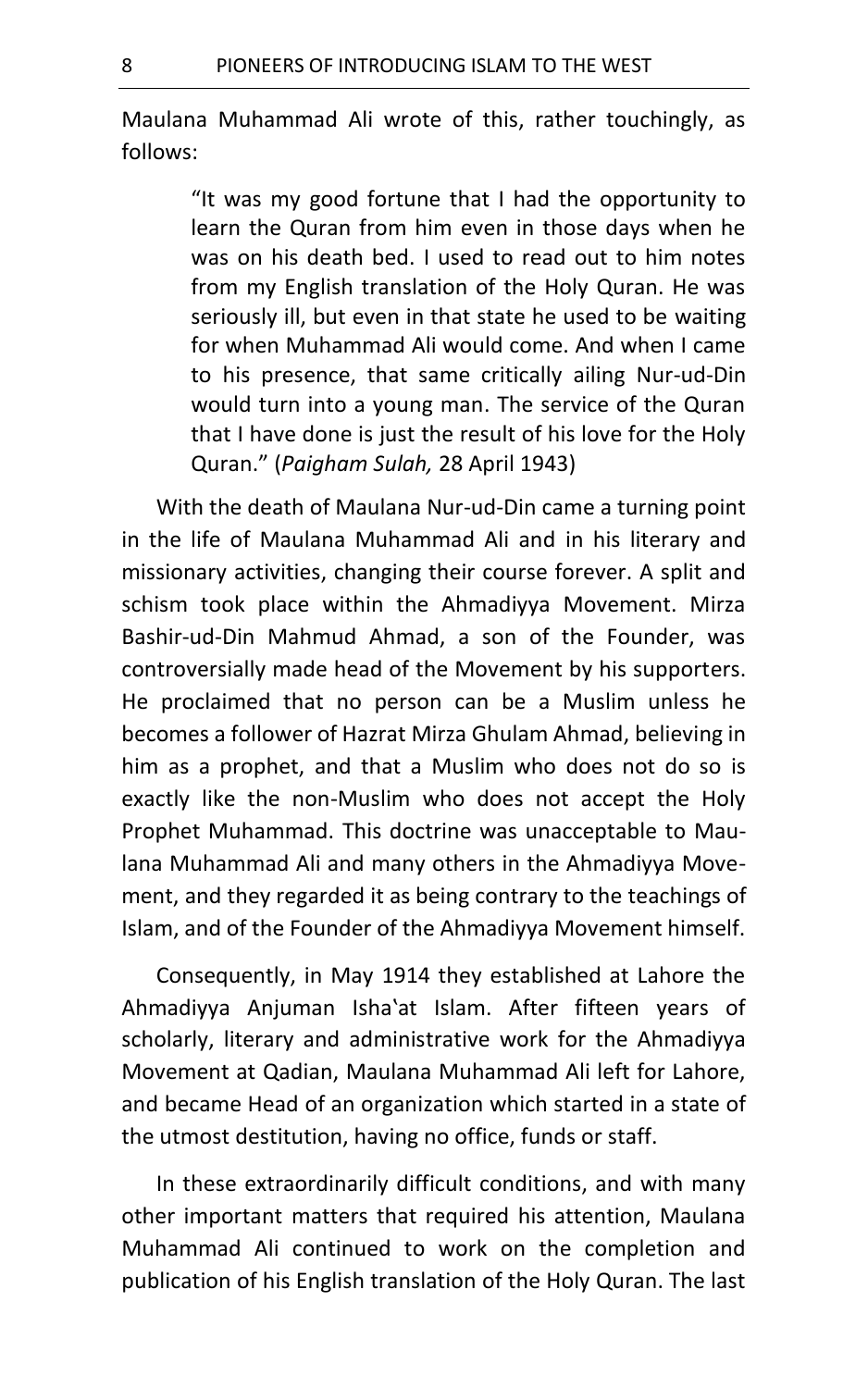four parts, out of the thirty parts of the Quran, yet remained to be completed.

Another factor was now adding urgency to the publication of this work. In 1912, Khwaja Kamal-ud-Din, a prominent figure in the Ahmadiyya Movement, had gone to England, and had founded a Muslim Mission at the Mosque in Woking, Surrey, in 1913. He was presenting the message of Islam to the British people by lectures, correspondence, meetings and articles published in his monthly magazine the *Islamic Review,* launched in February 1913. There was a constant and urgent demand for an English translation of the Holy Quran done by a Muslim, the demand coming both from converts to Islam and others interested in learning about Islam. The existing available English translations were the work of Christians who, in their explanatory comments, sought to show that the Quran was falsely and deceitfully presented by the Prophet Muhammad as a revelation to him from God, and that it was actually a product of his halfbaked, second-hand knowledge, based on hearsay.

In April 1916 Maulana Muhammad Ali completed work on his English translation and commentary of the Holy Quran. He announced to his Friday congregation:

> "Today is a day of happiness for me. … I am not happy like a student who, at the end of his examination, feels that now he will have free time and can rest for a few days. I am happy because all the time that I was involved in this work I was worried that life is so fickle and it may be that this work would be left incomplete."

With the Woking Muslim Mission having been established, it was decided to have this voluminous work printed in England on fine paper. The forthcoming publication had been announced in the *Islamic Review.* But a progress report in the June 1916 issue mentions various circumstances which delayed its appearance. The first of these were the "unavoidable circumstances … for which the gigantic war is greatly responsible", making materials expensive and scarce to obtain. Another difficulty mentioned is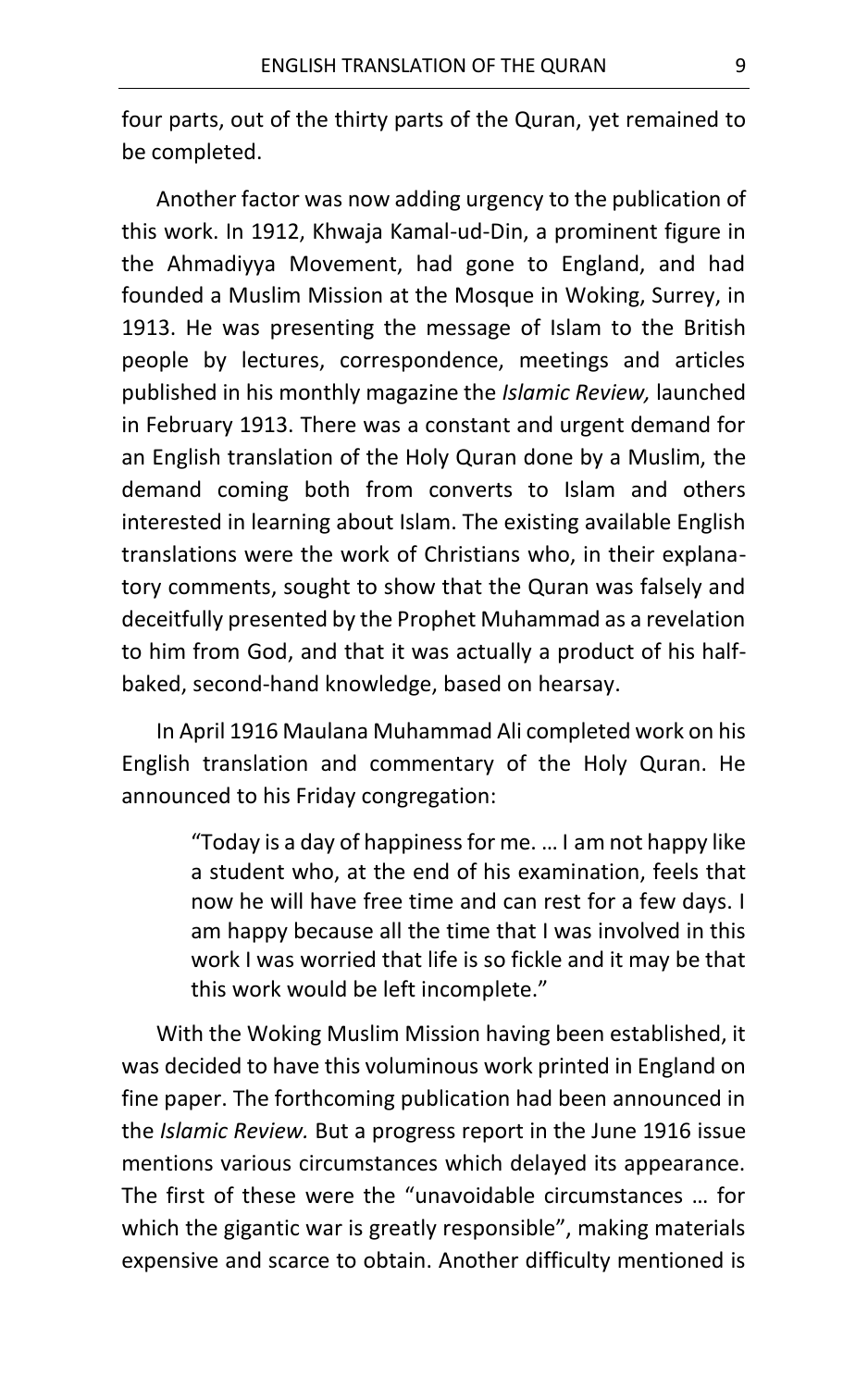that of adding the Arabic text to the printing. This was done, it says, by sending a copy of the pages with the English translation on them to Lahore, getting a calligraphist there to fill in the spaces for the Arabic text, returning these pages to England, photographing the filled-in Arabic text to make metal blocks, and inserting them into the pages of the English translation.

The following year this much-awaited book was out of the press by September. It was announced in the September 1917 issue of the *Islamic Review* under the heading:

> *The First English Translation and commentary of the Holy Quran by a Muslim Theologian*

We quote below from this:

"The Maulvi Muhammad Ali, M.A., LL.B., has prepared, after a labour of about nine years, an English translation, with necessary notes and commentary, of the Holy Quran, which has been printed in England and has just come out after unavoidable delays caused by the war. Each copy contains about 1,400 pages, and includes a comprehensive preface showing the special features of Islam as preached in the Holy Book, and an exhaustive discussion of the authenticity of the Holy Book, its original purity and incorruptibility… [It can] be had of the Islamic Review Office, The Mosque, Woking, Surrey. …

To those who know the learned translator his very name would be a guarantee to them that the translation is scholarly, and the commentary is based on the authentic traditions of the Great Prophet as interpreted by the authentic Muslim savants."

#### **The "first" English translation of the Quran by a Muslim**

Before this translation, three English translations of the Quran by Muslims had been published. These were by Abdul Hakim Khan (1905), Mirza Abul Fazl (1911), and Mirza Hairat of Delhi (1912), and were all done and published in India. They were, however, of limited circulation and little known. In later years, one Muslim researcher who surveyed various English transla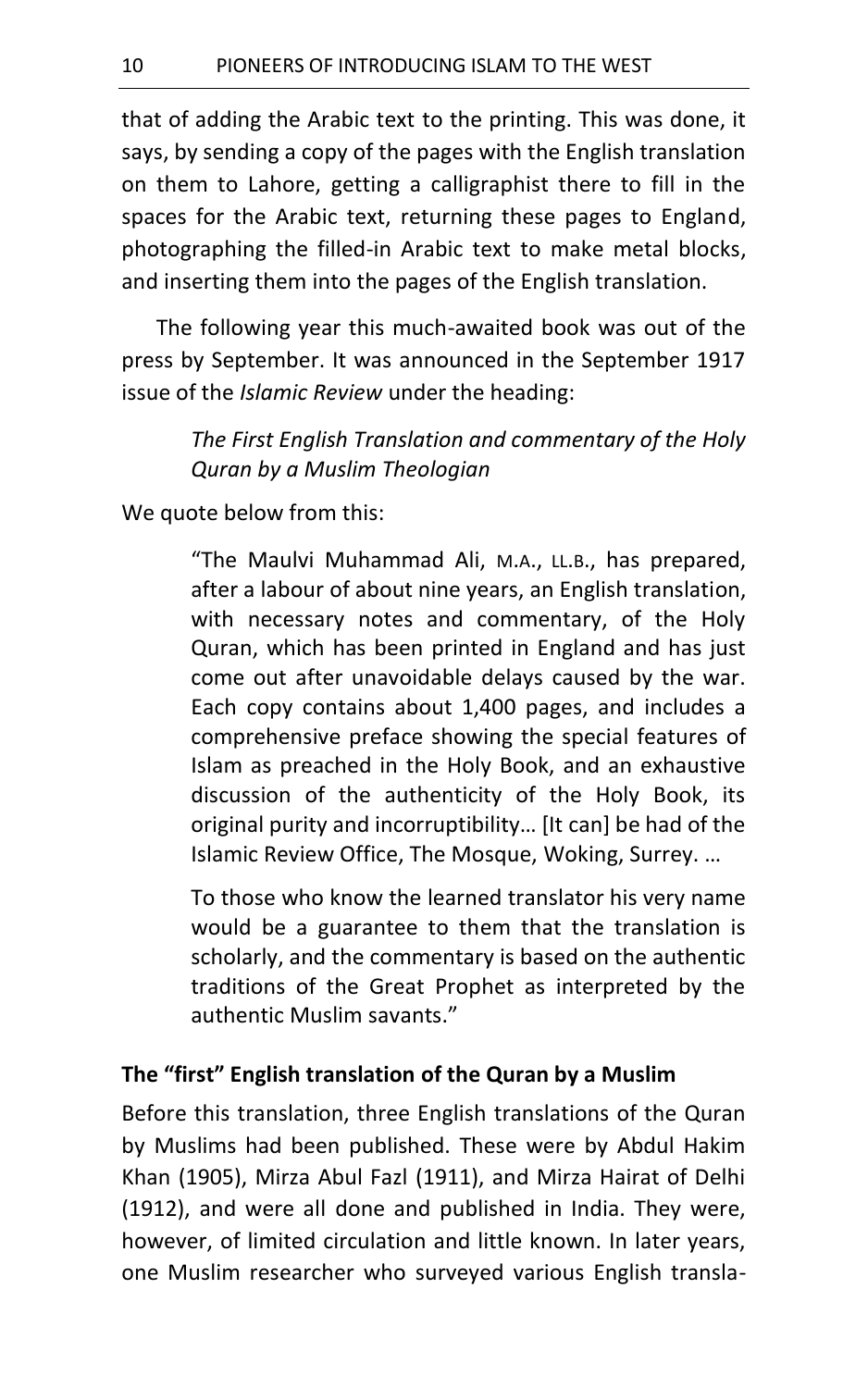tions of the Quran, and listed them chronologically in his book, expresses the following view when he comes to Maulana Muhammad Ali's translation:

> "The first work published by any Muslim with the thoroughness worthy of Quranic scholarship and achieving the standards of modern publications."  $1$

Another reviewer of Quran translations, writing in 1999, sets out certain criteria, on the basis of which he excluded certain translations from his review. He eliminates the English translation attempts by Muslims before Maulana Muhammad Ali as being "of just historical interest" and "inconsequential translations".<sup>2</sup> In the list that this leaves him for review, which he arranges chronologically, "Maulana Muhammad Ali 1917" is the fourth translation of all, and the first by a Muslim.

The description in the *Islamic Review* announcement quoted above, that Maulana Muhammad Ali's work is the "*first* … by a *Muslim theologian*"*,* is also accurate as the three preceding Muslim translators were not Islamic scholars or theologians. Moreover, it is a fact that the Maulana's English translation of the Quran was the first by a Muslim to be published in the West, as it was printed at the famous Gresham Press of Unwin Brothers Ltd. in Woking, England, and published in 1917 from the Islamic Review Office at the Woking Mosque in a quantity of 5000 copies. It was the first by a Muslim to be available in the world generally.

Reviews of this translation appeared immediately in the British press. *The Westminster Gazette* was an influential Liberal newspaper, described by some as "the most powerful paper in Britain" at that time. It carried a review of Maulana Muhammad Ali's work in November 1917 in which the author stated:

> "I have always found a fascination in looking through occasional chapters of the Koran … and have often felt

<sup>1</sup> Hashim Amir Ali, *The Student's Quran,* India, 1961, p. iv.

<sup>2</sup> Dr. A. Nihamathullah, *Translating the Holy Quran: Is There An Ultimate Translation Of The Quran?* at www.scribd.com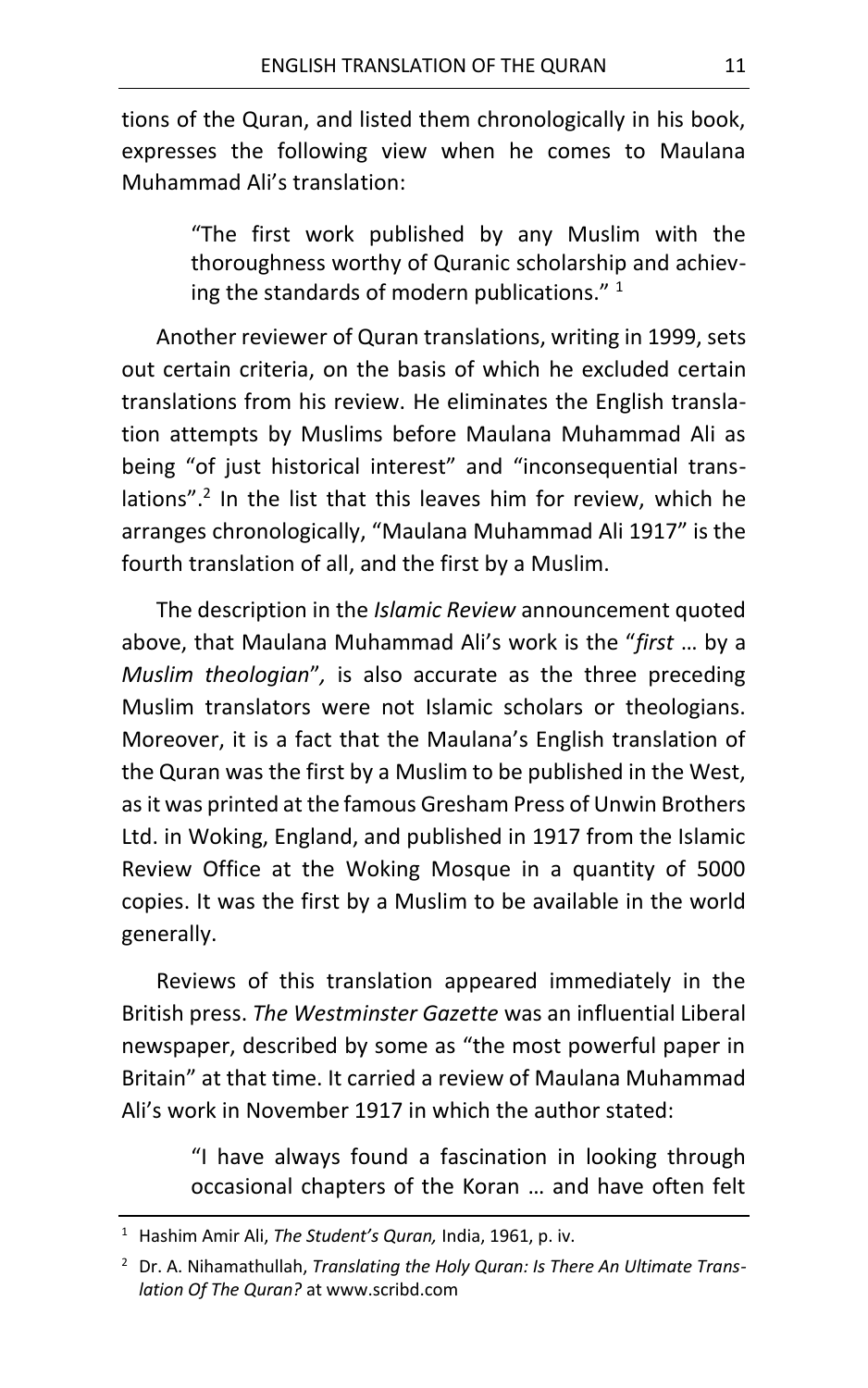that there was something lacking in editions prepared by Christian editors. The lack is removed by the issue of a very fine edition, 'The Holy Qur-án,' by a distinguished Muslim, Maulvi Muhammad Ali, of Lahore, who has devoted seven years to its preparation, which comes to me from the 'Islamic Review' office, in the Muslim settlement at Woking. It gives the Arabic text (which, I am sorry to say, is of no use to me) in parallel with the translation; the commentary is remarkably full and interesting; the preface is both a summary of Islamic teaching and practice and a history of 'the Book'; and even in war time — the thinnest of thin India paper, gilt edges, beautiful type, and a limp green morocco binding make the volume an unusually sumptuous one."

*The Quest* was a quarterly review published from London. It is described as a "thoughtful, scholarly" publication, and its editor, G.R.S. Mead, is said to have produced writings which attracted "the cream of British intellectual thought in the first quarter of the twentieth century". It published a lengthy review of Maulana Muhammad Ali's work in its April 1918 issue, from which we quote below:

> "On the whole then we may say that we have before us a version that is not only faithful but dignified; and that is high praise. It is certainly a work of which any scholar might legitimately be proud, and especially an Oriental scholar; it has further been completed in a remarkably short time for so difficult an undertaking. Eight years only have gone to its making, years therefore of such unremitting devotion and strenuous toil as legitimately to compel our admiration and praise.

> Maulvi Muhammad Ali, as we have been told by one who knows him intimately, is a man of rare intellectual gifts, who could easily have distinguished himself in any profession and made a very large income. He has preferred to devote himself to the service of religion and to live a life of poverty in that service. The translation is his alone; it has not been done by various hands and simply edited by him. As to the commentaries and the rest of the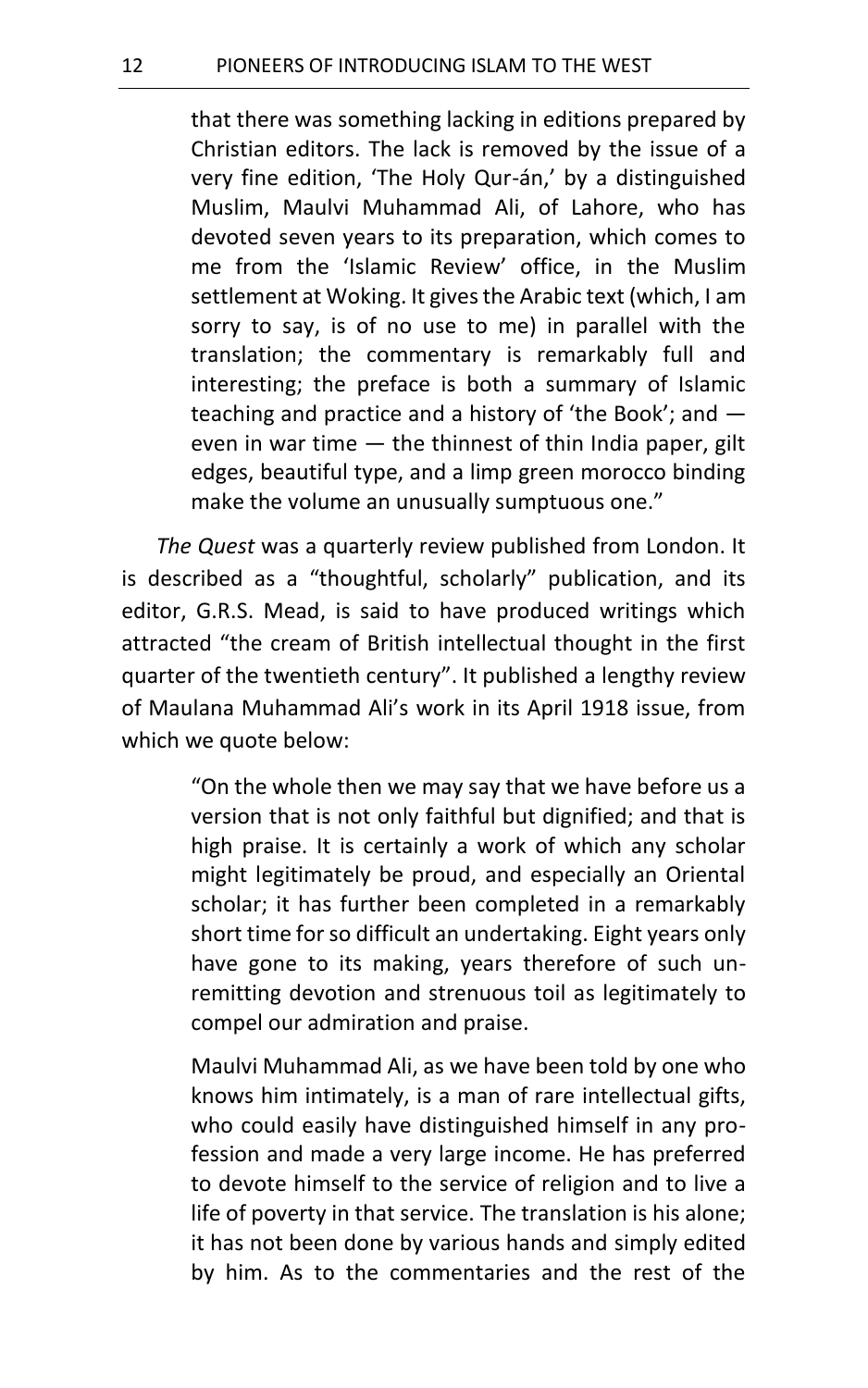matter, though he has had the great advantage of being able to consult on all points many living Muslim scholars and theologians of the highest repute, as well as innumerable written and printed sources and authorities, the labour is still all his own, and the skilful presentation of the results of his researches show further that he has been an apt scholar in the school of Western methodology. Moreover, whenever in his version he departs from a generally accepted rendering, he tells us why he has done so frankly in the notes and sets before us the evidence for and against his new interpretation."

One of the most famous Muslim nationalist leaders in India before independence was **Maulana Muhammad Ali Jauhar** (d. 1931), who was also founder of an English and an Urdu newspaper (entitled *The Comrade* and *Hamdard,* respectively). He is one of the national heroes of Pakistan. In his autobiographical English book, *My Life — A Fragment,* he describes, while in political internment by the British government of India in 1918, receiving a gift from a friend of a copy of Maulana Muhammad Ali's English translation of the Quran. He writes:

> "This was the work of my learned namesake, Maulvi Muhammad Ali of Lahore, leader of a fairly numerous religious community, some of whose members were doing missionary work in England. … The translation and the notes … supplied the antidote so greatly needed for the poison squirted in the footnotes of English translators of the Quran like Sale, Rodwell and Palmer, … I wrote back to my friend who had sent these copies of the Quran that nothing would please me better than to go to Europe as soon as I could get out of the 'bounds' prescribed by my internment and preach to these war maniacs from every park and at every street corner…" (*My Life — A Fragment,* 1966 edition, p. 115)

The friend who sent him the gift was Dr Mirza Yaqub Beg, a leading Lahore Ahmadiyya figure. Jauhar wrote him a letter of thanks which was published in the *Islamic Review* in those days in its December 1919 issue. We quote some parts of it below: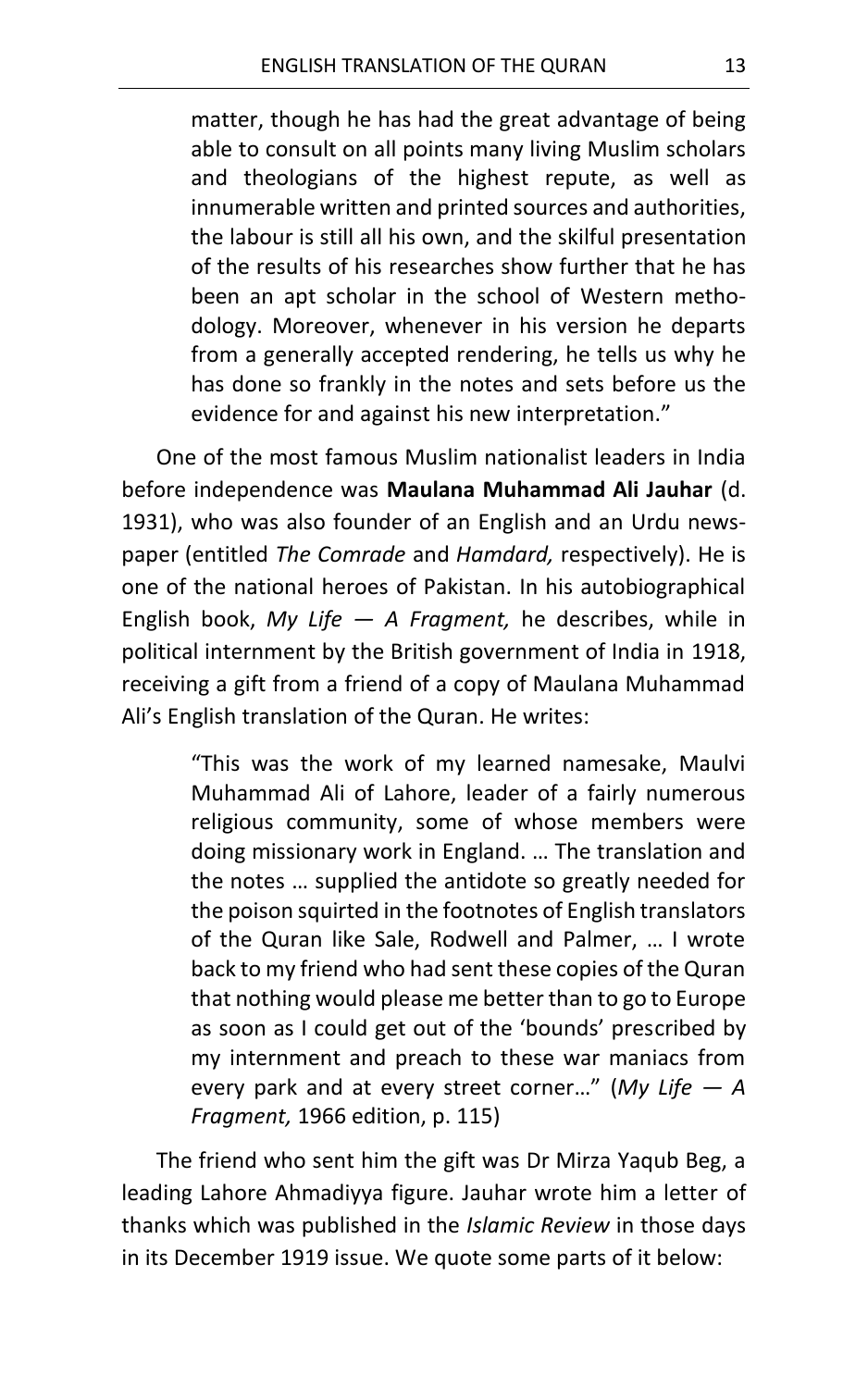"Need I assure you that you could not have sent to us anything more acceptable than the beautiful copies of the Holy Quran rendered into English by my learned and revered namesake, Maulana Mohammad Ali Saheb. I had read the specimen pages in the Islamic Review, that welcome reminder of our dear brave Khwaja's mission in Europe, and I was anxiously awaiting the announcement that copies could be had in India, or even in England. …

As for the English rendering, I am impressed so far as I have read with the simplicity and precision and the adherence to the text which indicate the reverence due to God's own Word from a true believer. …

… the great thing is that the great task has been accomplished, and there now exists in at least one European language a rendering of the holy Quran done by a true believer and not by a scoffer, by one who believes every word of the Book to be God's own, …

If you see Maulvi Mohammad Ali thank him for me as a Moslem who feels proud of his devoted and fruitful labours, and shares with him the privilege of at least the most beloved of names in the entire world.

If you write to my stalwart Khwaja send him my kisses for his shaggy old beard."

#### **Later translations by Muslims**

For some twelve years after the first edition was published, Maulana Muhammad Ali's English translation of the Quran remained the only English translation by a Muslim available in the West. Its second edition of 11,000 copies was published as a reprint in 1920 from the same press. A handy version which did not include the Arabic text, and with the footnotes much condensed, was published in 1928, again from the same press in Woking. Turning now to the best-known translations by Muslims which appeared after all these editions, we see that in many respects they followed Maulana Muhammad Ali's lead, and we may go further and say that the translators owe their very motivation for translating the Quran to the Maulana's work.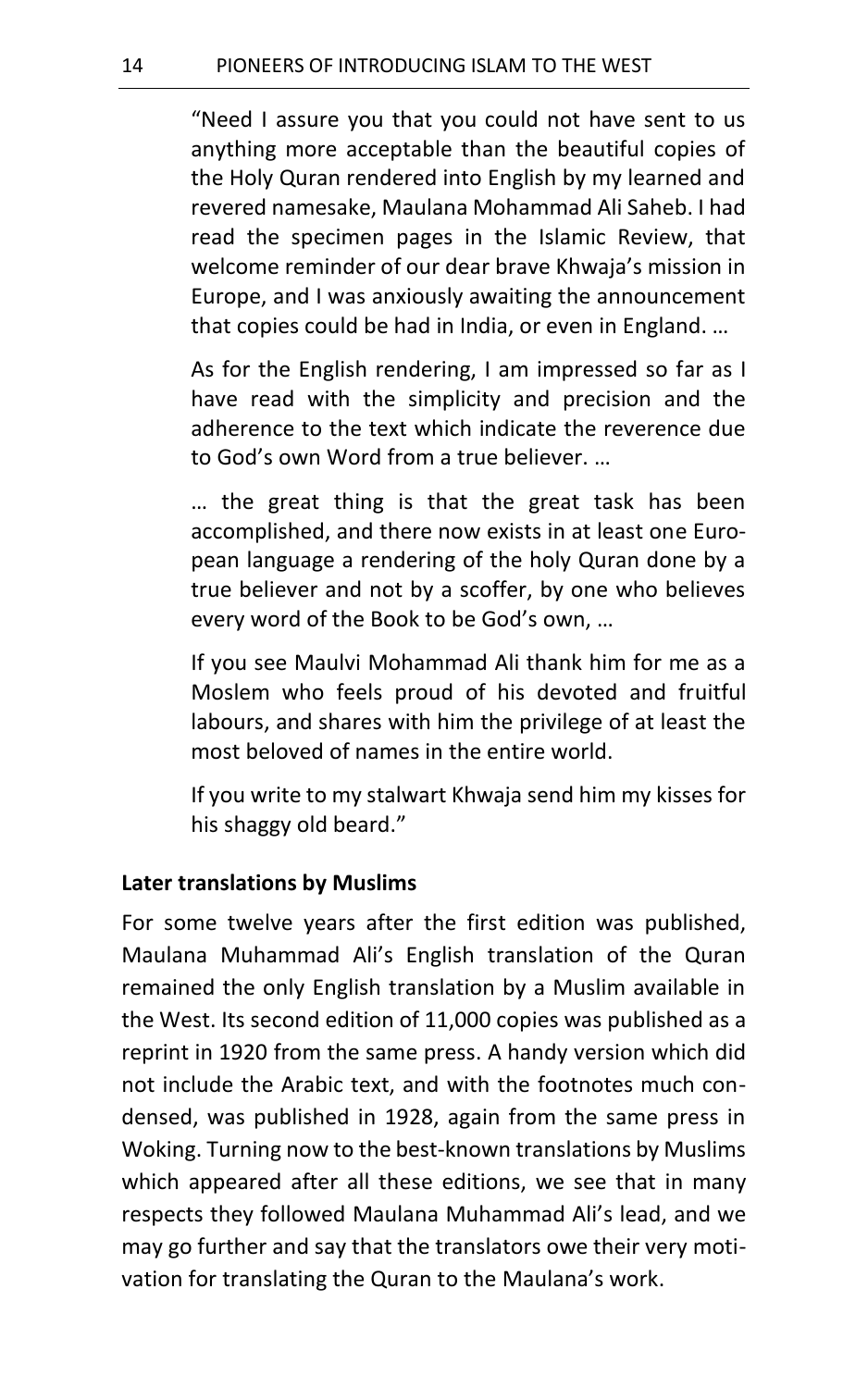**Marmaduke Pickthall —** His translation was first published in December 1930. He has written an account of the difficulties he faced when, after completing his manuscript, he took it to Egypt, as he says: "to submit it to the Ulama of Egypt and revise the whole work under their direction, that there might be no avoidable mistakes and no unorthodoxy". But upon arrival, he says: "I learnt that all translation of the Quran, however faithful, was held to be unlawful by a powerful section of the Ulama." Pickthall along with those Ulama in Egypt who supported the view that the Quran may be translated had to overcome this opposition. He also mentions that, a few years previously, when Maulana Muhammad Ali's translation reached Egypt the same Ulama condemned it and had its copies burnt and banned. Their *fatwa* in regard to anyone who translates the Quran was as follows:

> "The translator and all who read his translation, or abetted it, or showed approval of it, were condemned to everlasting perdition … and I was solemnly advised to give up my nefarious work…"

Pickthall says in his account that "the hue-and-cry against Muhammad Ali's translation" that had taken place in Egypt was *not* because it was an Ahmadiyya translation that had "some flavour of heresy" but because a group of powerful Ulama regarded *any translation* of the Quran to be forbidden in Islam. He describes this attitude as a "cell erected by the schoolmen of the middle ages of Islam". In the end, Pickthall's pleas were accepted and, as he writes, "the position that all translation of the Quran is sinful has been quite abandoned."<sup>3</sup>

This shows that the early efforts of the Lahore Ahmadiyya under Maulana Muhammad Ali to produce translations of the Quran, and propagate these widely, led the way in breaking the taboo in the Muslim world that the Quran should not be translated into a non-Arabic language. With that bar removed, we see

<sup>3</sup> These quotations are taken Pickthall's account in the book *Loyal Enemy* by Anne Fremantle, pages 408–419.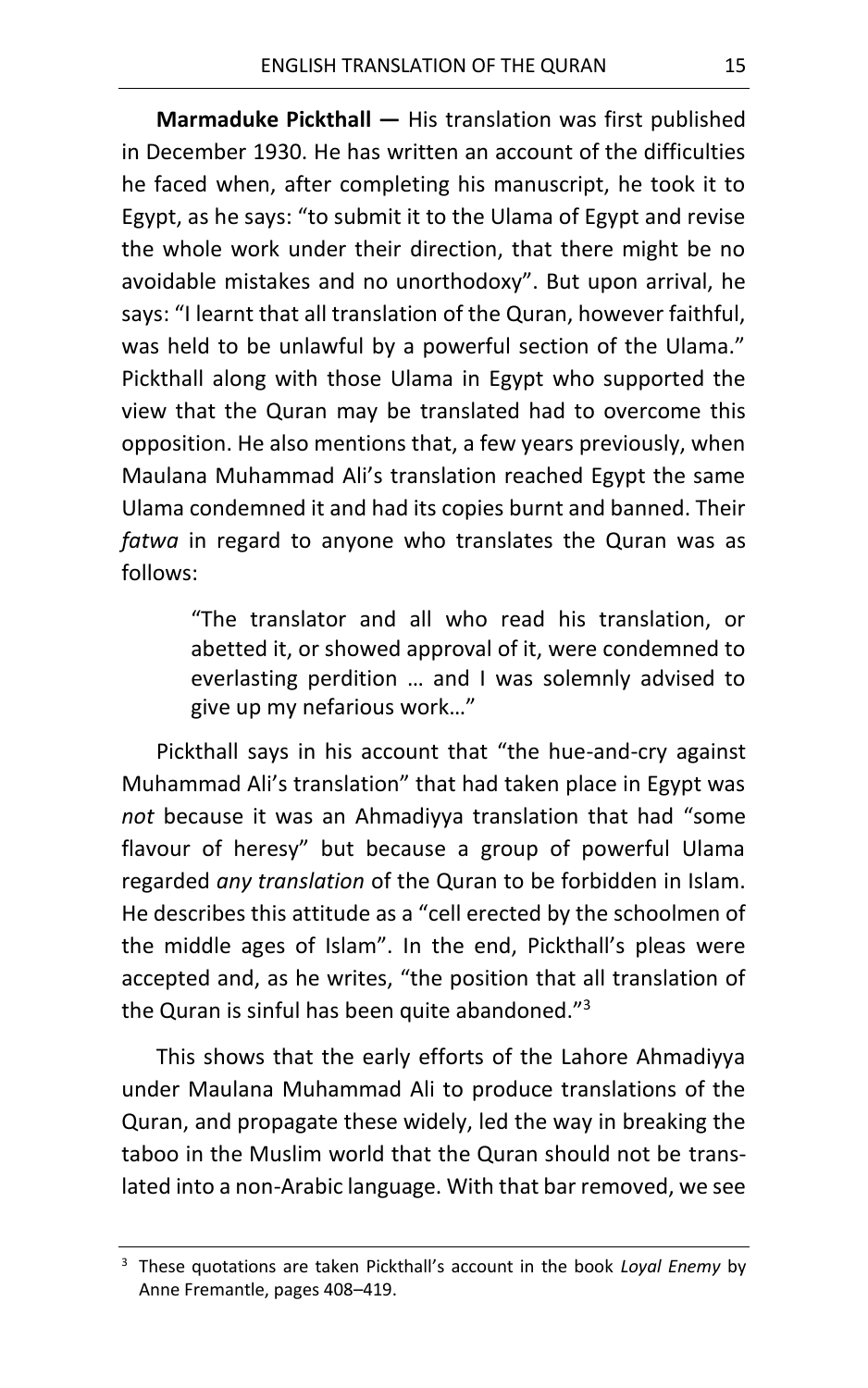a hundred years later that there are scores of translations of the Quran by Muslims all over the world, there being more than thirty such publications so far in English alone.

Shortly after Pickthall's translation was published, an article appeared in a famous Christian missionary journal, *The Moslem World,* in its July 1931 issue, in which the author compared Christian and Muslim English translations of the Quran. He came to the following conclusions:

> "Mr. Pickthall's translation, in all that part of his work which we have examined, resembles very closely the version of Muhammad Ali… We think it will now be evident to the reader how much Mr. Pickthall is indebted to the version of Maulvi Muhammad Ali, not only for his footnotes, but also for the translation itself. … In the passages which we have examined carefully … the translation of Pickthall follows MA [Muhammad Ali] so closely that one finds very few evidences of original work."

Pickthall was well familiar with the Lahore Ahmadiyya Movement. He worked for a while at the Woking Muslim Mission around 1922 and is seen in a group photograph of the Woking Muslim Mission staff with Khwaja Kamal-ud-Din in the *Islamic Review,* December 1922. At the death of Khwaja Kamal-ud-Din in December 1932, Pickthall wrote a letter of condolences to his son Khwaja Nazir Ahmad, which was published in the *Islamic Review,* April–May 1933 issue. He wrote:

> "…looking back upon his life-work, I think that there is no one living who has done such splendid and enduring service to Islam. The work in England is the least part of it. Not until I came to India did I realise the immense good that his writings have done in spreading knowledge of religion and reviving the Islamic spirit in lethargic Muslims; not only here, but wherever there are Muslims in the world his writings penetrated, and have aroused new zeal and energy and hope. It is a wonderful record of work, which could have been planned and carried out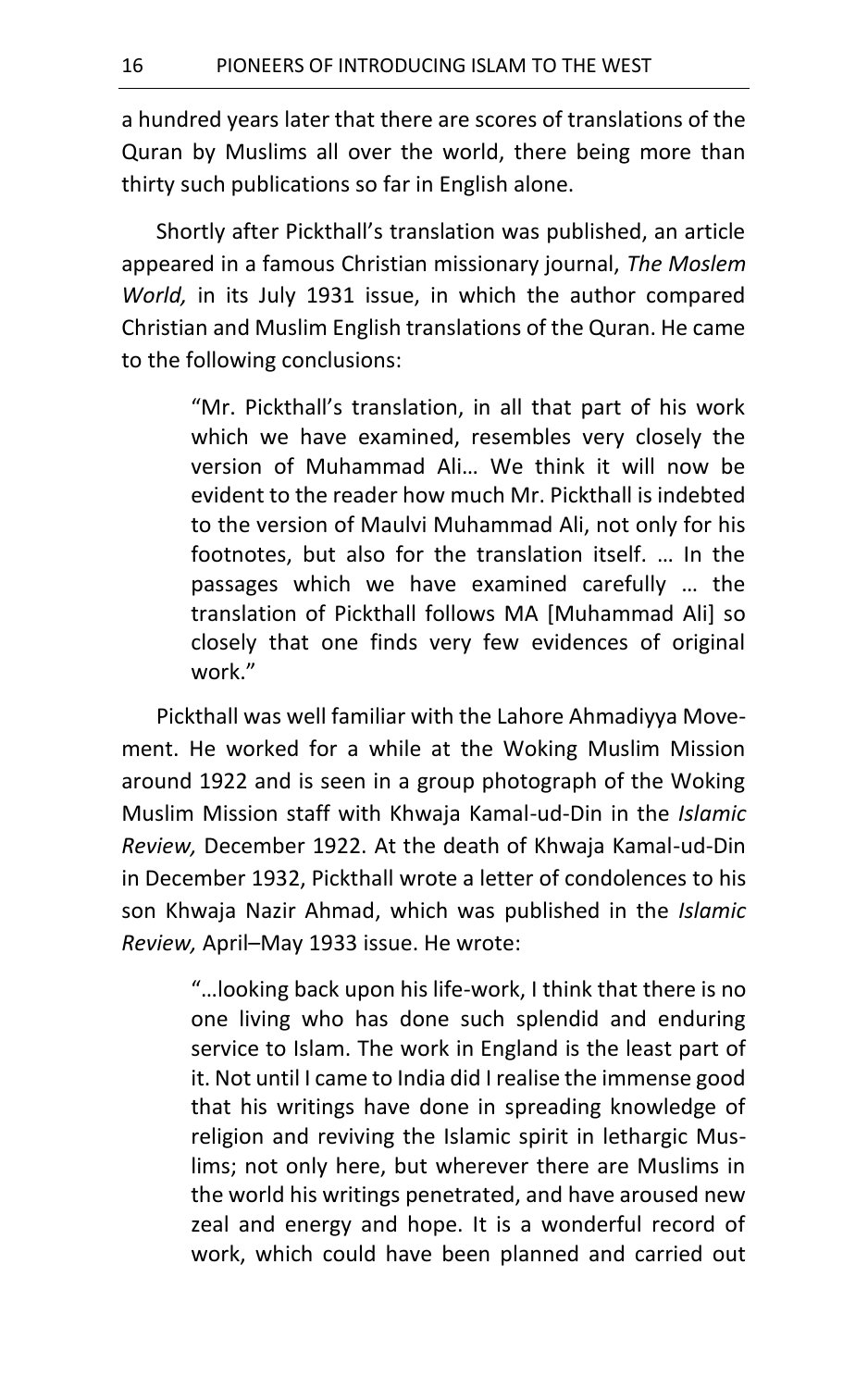only by a man of high intelligence inspired by faith and great sincerity of purpose. Allah will reward him!"

Shortly before Pickthall died in 1936, he wrote a review of Maulana Muhammad Ali's book *The Religion of Islam* which had just that year been published. The review was published soon after his death in the quarterly *Islamic Culture* from Hyderabad Deccan, India, of which Pickthall had been editor. In it he wrote:

> "Probably no man living has done longer or more valuable service for the cause of Islamic revival than Maulana Muhammad Ali of Lahore. His literary works, with those of the late Khwaja Kamal-ud-Din, have given fame and distinction to the Ahmadiyya Movement. In our opinion the present volume is his finest work… Such a book is greatly needed at the present day when in many Muslim countries we see persons eager for the reformation and revival of Islam making mistakes through lack of just this knowledge.… We do not always agree with Maulana Muhammad Ali's conclusions upon minor points … but his premises are always sound, we are always conscious of his deep sincerity; and his reverence for the holy Quran is sufficient in itself to guarantee his work in all essentials." (October 1936 issue, pages 659–660)

It is, therefore, perfectly reasonable to conclude that Pickthall was influenced by the Lahore Ahmadiyya missionary and literary work, and thus his production of an English translation of the Quran is indebted to that work.

**Abdullah Yusuf Ali —** Another very popular translation and commentary is that by Abdullah Yusuf Ali, first published as a complete volume in 1938. Yusuf Ali knew well the leading figures of the Lahore Ahmadiyya Movement. In England, he attended functions organised by the Woking Muslim Mission, and delivered speeches at some of them. Articles by him can be read in the Woking Muslim Mission's magazine the *Islamic Review* over a long period of years, and he also appears in one or two group photos published in this magazine. Usually resident in England, he was in Lahore during 1934–37 to finalise his translation, and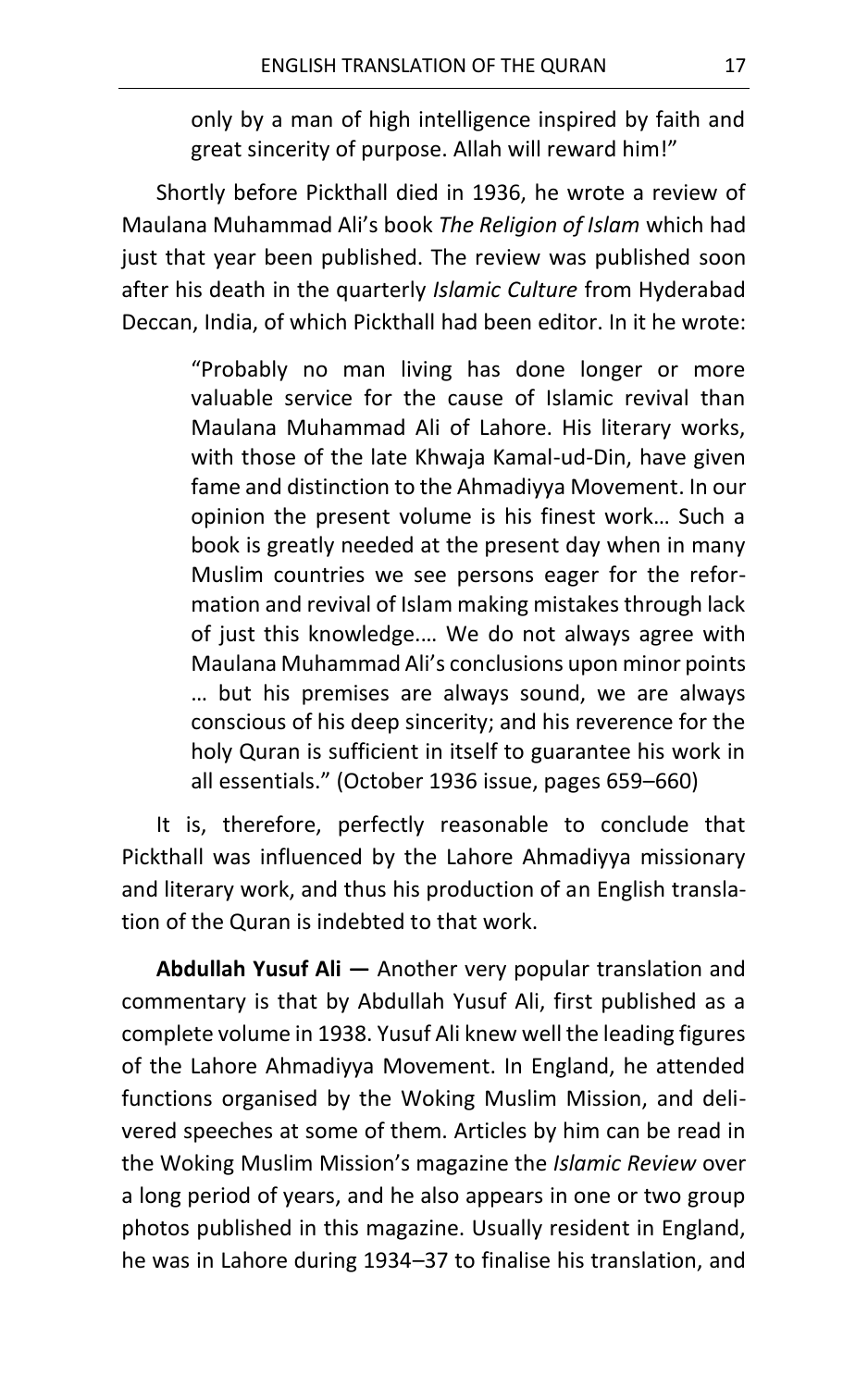during this period he held the post of Principal of Islamia College, Lahore. This college was just across the road from Ahmadiyya Buildings, where the Lahore Ahmadiyya centre was located, and where Maulana Muhammad Ali lived and worked at that time. Some senior members of the Lahore Ahmadiyya Anjuman have reported that Abdullah Yusuf Ali used to send his translation of verses of the Quran to Ahmadiyya Buildings to seek advice on whether his translation, with its poetic style, was sufficiently close to the original Arabic text of the Quran, and Maulana Muhammad Ali had appointed a committee of three persons to look over the extracts which Yusuf Ali sent.

In the introduction of his translation, Abdullah Yusuf Ali has briefly reviewed various existing translations. Under Muslim translations he writes:

> "The Ahmadiyya Sect has also been active in the field. … Its Lahore Anjuman has published Maulvi Muhammad Ali's translation (first edition in 1917), which has passed through more than one edition. It is a scholarly work, and is equipped with adequate explanatory matter in the notes and the Preface, and a fairly full Index. But the English of the Text is decidedly weak, and is not likely to appeal to those who know no Arabic."

Whatever he may mean by the translation being "decidedly weak", he has considered it "a scholarly work" with "adequate explanatory matter". Moreover, he has called the Ahmadiyya as a "sect", i.e., a sect of Islam, and included Maulana Muhammad Ali's translation in the category of Muslim translations, and not non-Muslim translations which he also mentions. So clearly had he included the Ahmadiyya as Muslims that the editors of some later editions, revised long after his death, felt it necessary to add a footnote at this point to say that the "Muslim *Ummah* is agreed" that all those who consider Mirza Ghulam Ahmad as their religious leader are outside the fold of Islam. This is quite contrary to the view held and expressed by Abdullah Yusuf Ali!

**M.H. Shakir —** There was the interesting case of an English translation of the Quran, without Arabic text or footnotes, being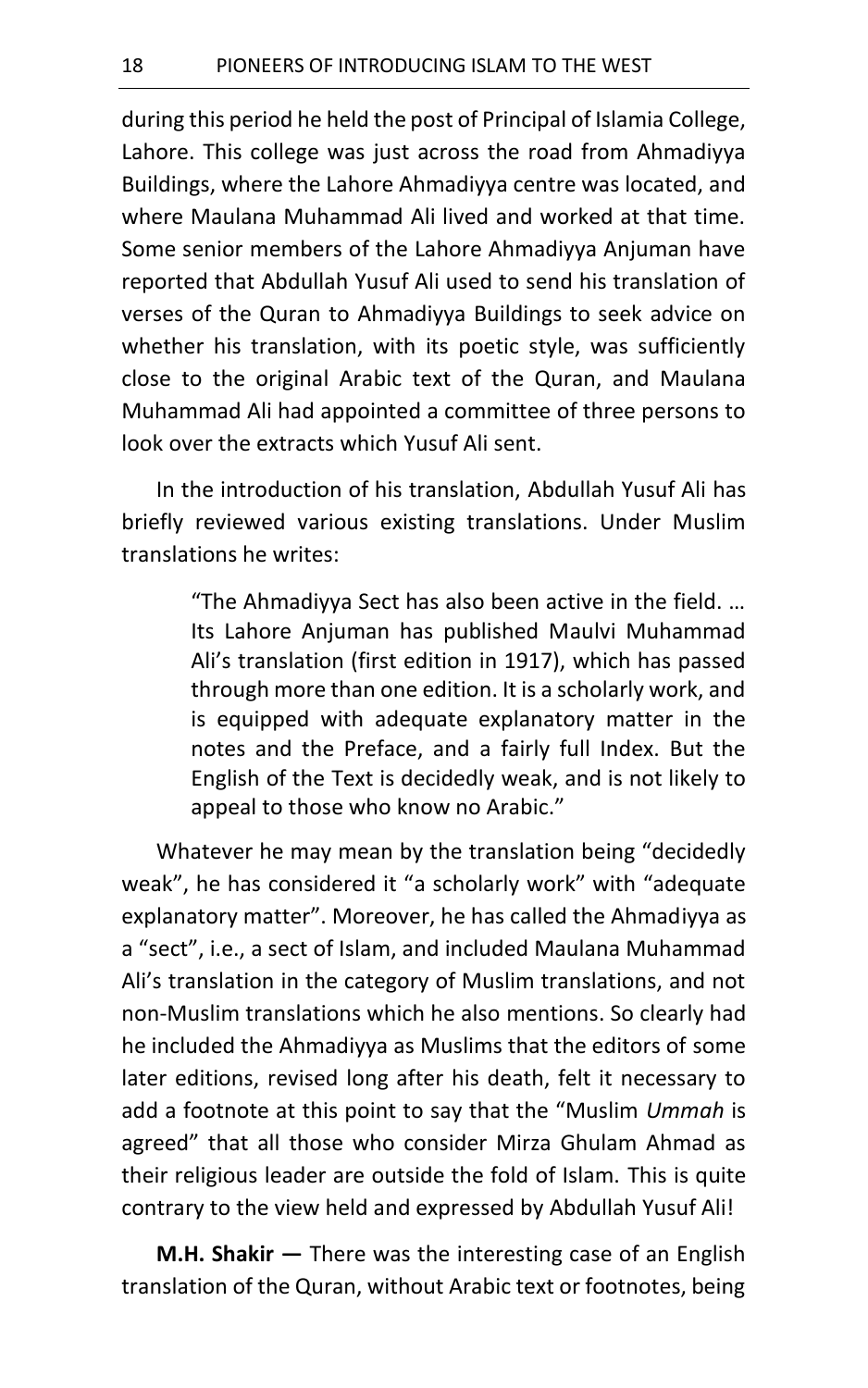widely circulated since the 1970s, under a translator's name M.H. Shakir. In the early days of the Internet, three English translations were available online: Pickthall's, Yusuf Ali's, and the so-called Shakir translation. However, it was noticed that there was a remarkable similarity between this translation and Maulana Muhammad Ali's 1917 edition. By this time, Maulana Muhammad Ali's revised 1951 edition and its later reprints, in which he had made considerable changes, were in current circulation. As his 1917 edition and its reprints were out of print and out of general view, it meant that this similarity was not spotted sooner. It was observed eventually that in this Shakir translation only a few words here and there differed from Maulana Muhammad Ali's 1917 edition, and those changes had only been done to make it comply in certain places with traditional interpretations. For example, the Maulana has translated the abbreviations such as *Alif, Lam, Mim* (in this case as: "I, Allah, am the best Knower"). In the Shakir version these are shown untranslated, since it is traditionally held that no one can know their meanings. Otherwise, the Shakir translation is an exact copy of Maulana Muhammad Ali's 1917 edition.

Eventually it was discovered that this was the production of a well-known member of a Pakistani banking dynasty, Mohammedali Habib (d. 1959), hence the 'MH'. He had supervised a group of people to go through Maulana Muhammad Ali's 1917 edition and make these changes. This book was first published by Habib Bank, Karachi, in 1968, but in the 1980s it was taken up by a publisher in the US, giving it a mass circulation. Its language was highly praised by many readers, but unknown to them they were praising Maulana Muhammad Ali's work.

A further interesting fact which came to light was that near the end of Maulana Muhammad Ali's life, most probably in late 1949, the same Mohammedali Habib 'Shakir' had donated a large sum of money to the Lahore Ahmadiyya Anjuman in response to appeals by Maulana Muhammad Ali to the general Muslim community to fund the free distribution of his books to Western countries, including his translation of the Quran.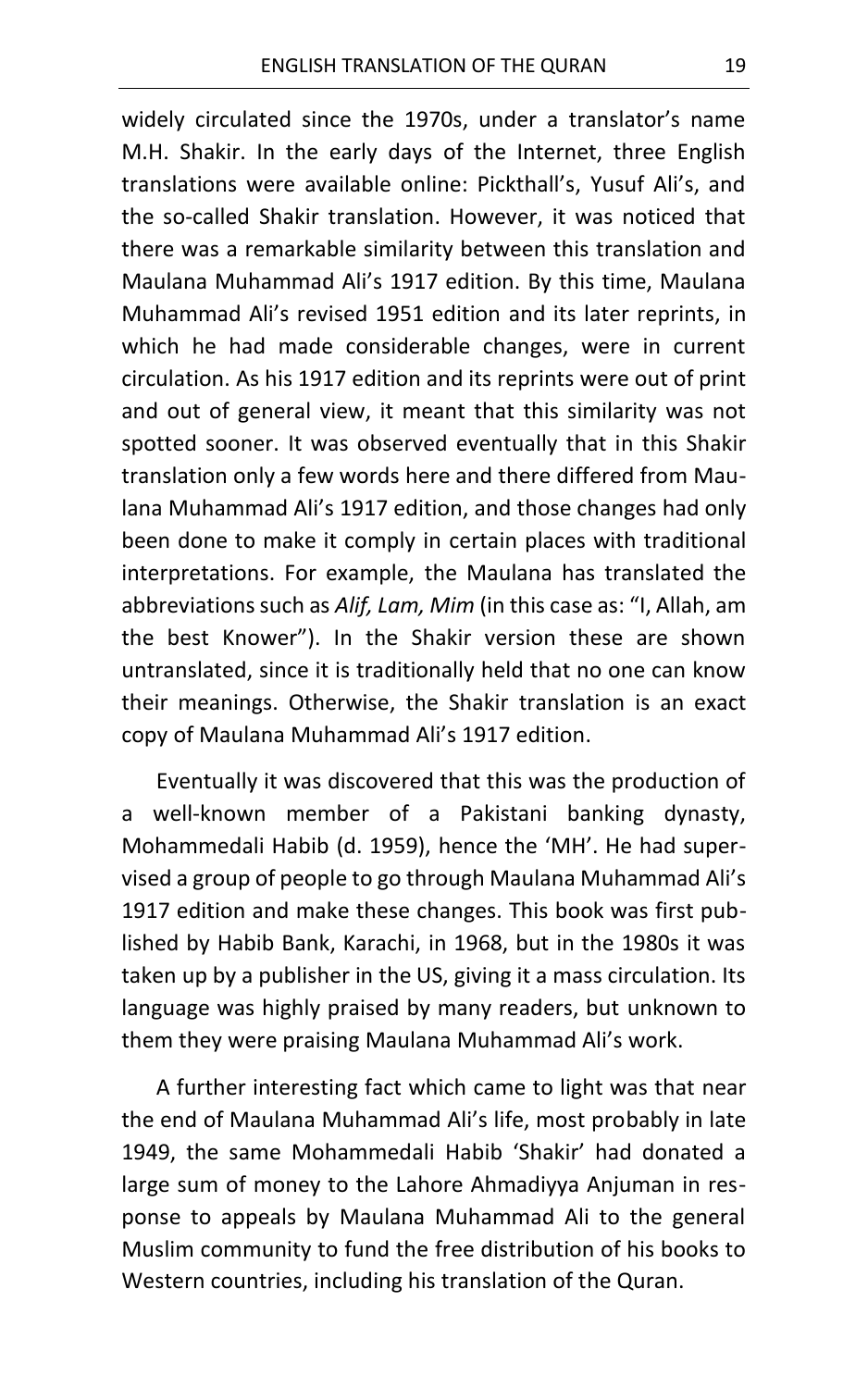**Muhammad Asad** — *The Message of the Quran* by Muhammad Asad is a very well-known and popular translation and commentary of the Quran. A convert to Islam of Austrian origin, Asad (d. 1992) lived in India and Pakistan for a period before and after the time of independence. According to Mr Masud Beg Mirza, writing in 1982 as General-Secretary of the Ahmadiyya Anjuman Lahore:

> "Asad lived in Lahore for a number of years and frequently called on the late Maulana Muhammad Ali, who had advised and inspired him to translate the *Sahih al-Bukhari* into English." <sup>4</sup>

Maulana Muhammad Ali himself has mentioned in the preface to his book, *A Manual of Hadith,* published in 1944, that Asad has undertaken to translate *Sahih Bukhari* into English and published a small part of it.

Asad's English translation of the Quran was first published in full in 1980. One volume, consisting of the first nine chapters of the Quran, had been published in 1964 with the name of the publisher Muslim World League, Mecca on the title page (this body is known in Arabic as *Rabita al-'Alam al-Islami*). However, shortly after publication, these publishers discovered that Asad had given interpretations on certain points which they found unacceptable. So they withdrew their sponsorship, and destroyed the copies that they had already acquired. Then Asad went on to complete his work and publish it in full in 1980.

The so-called "controversial" interpretations of Asad, to which they had strong objection, related to verses which he had interpreted in more or less the same way as Maulana Muhammad Ali and had disagreed with the traditional explanations of those verses. In my book entitled *Centenary of Maulana Muhammad Ali's English Translation of the Quran,* published in 2017, I (Zahid Aziz) have given details of the main such cases. These relate to the issues of: the death of Jesus, concubinage (or

<sup>4</sup> *The Light,* Lahore, October 24, 1982, p. 3. Mr Masud Beg Mirza was in a position to know of this fact personally.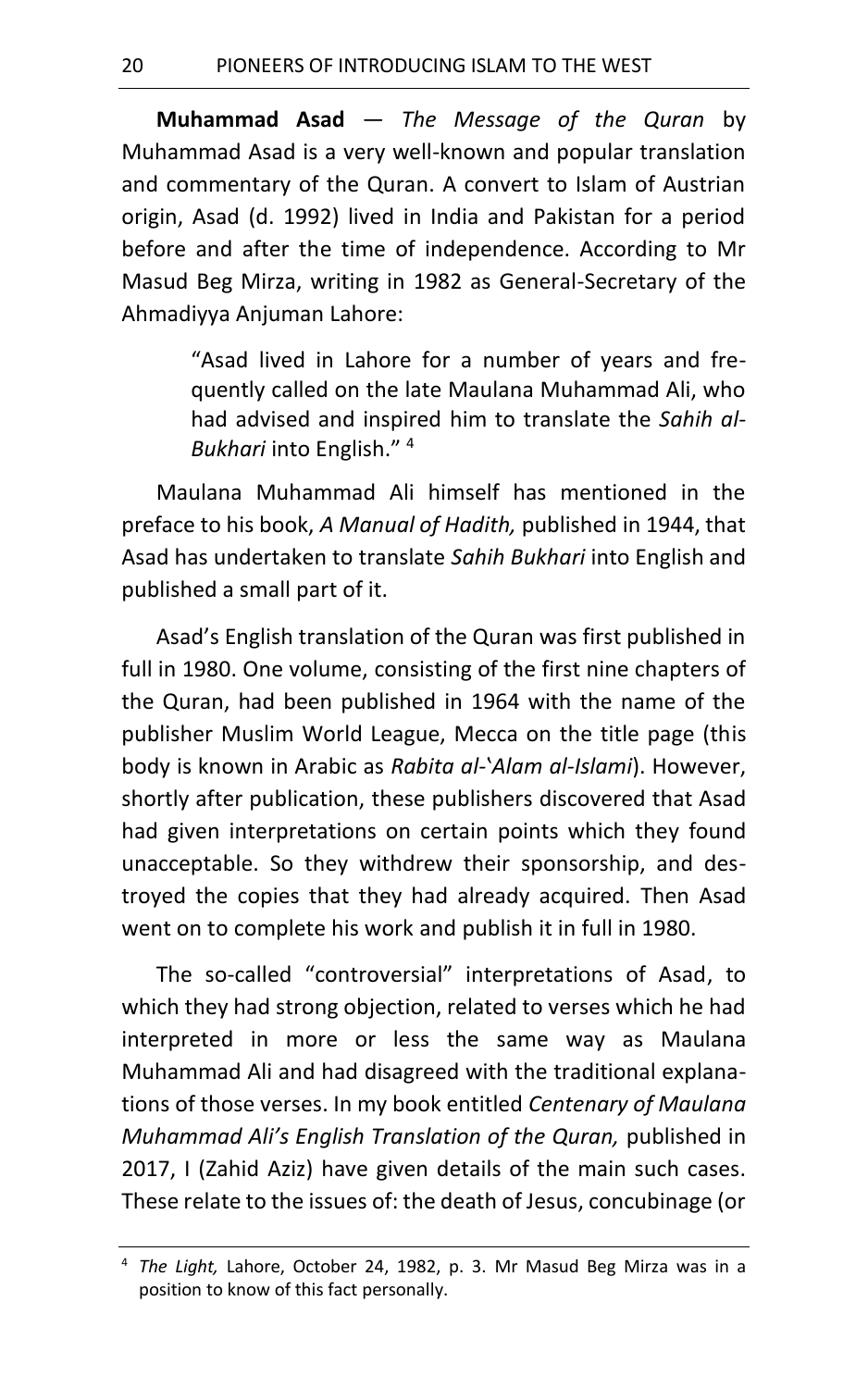sexual relations with slave women), angels, miracles (such as Abraham being saved from the fire, the *miraj* of the Holy Prophet Muhammad, miracles of Jesus), concept of hell, what are *jinn,* and abrogation or not of verses in the Quran.

Of course, Muhammad Asad was himself a great scholar of Islam and the Arabic language and he reached these conclusions, in which he concurs with Maulana Muhammad Ali, by his own direct study and research. He frequently cites the Egyptian reformers and scholars Shaikh Muhammad Abduhu and Rashid Rida as his sources who led him to accept these conclusions. The fact that a scholar of the stature of Asad arrived at the same interpretations as Maulana Muhammad Ali is a further argument of the soundness of the Maulana's explanations.

In an obituary of Asad published in the British Muslim magazine *Impact International* it is stated:

> "Asad is not alone in taking such a 'rationalistic' view while reading the Qur'ān. What he seems to have done is to put together a number of individual 'rationalizations' under one cover."

This is, in fact, what Maulana Muhammad Ali had also done, although both he and Asad defended their "rationalizations" on the basis of the Quran itself.

Asad's commentary is very popular with the enlightened sections of Muslims. The well-known American Muslim organization, CAIR (Council on American-Islamic Relations), has for some time been appealing for donations to "Sponsor a Quran", and it has selected Asad's *The Message of the Quran* as the translation which it sponsors for distribution from these funds. Thus Maulana Muhammad Ali's views on the teachings of the Quran on many important issues are reaching a wide readership who may otherwise be disinclined to study his work and may regard it as unorthodox due to its Ahmadiyya connections.

In this article, we have established that it was Maulana Muhammad Ali who opened the door for Muslims to the work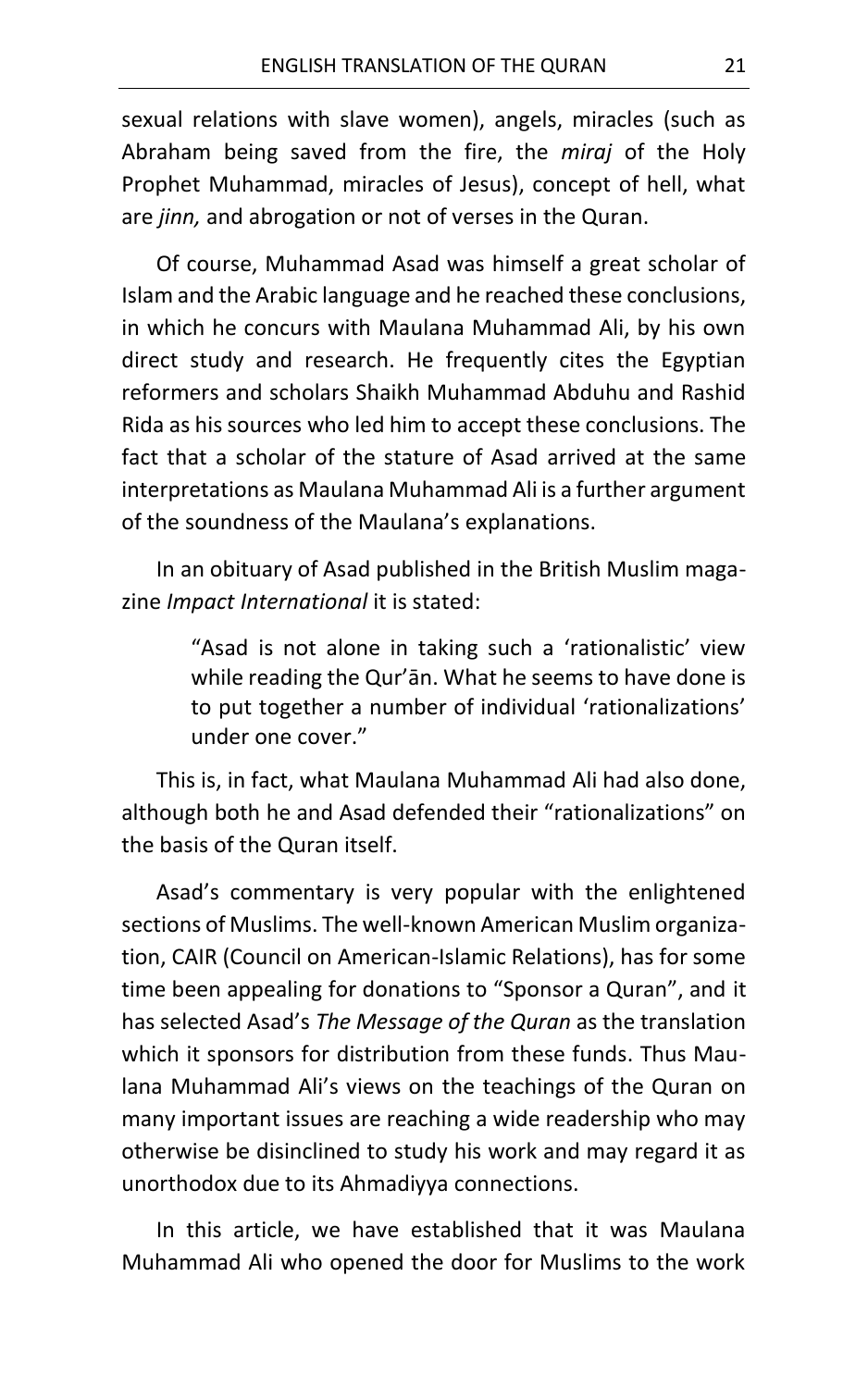of translating the Quran and he was among Muslims the pioneer in bringing the Quran before the modern world. He trod entirely new ground, and other Muslims followed his lead. The wellknown English translations that appeared in later years were all influenced by his work. Many translators passed through the door which he opened and continue to do so till today.

If anyone considers that our evidence, regarding Maulana Muhammad Ali's influence upon the later Muslim translators, is not definite or conclusive, but only circumstantial, we would put forward the following point. *Four people* (Pickthall, Yusuf Ali, 'Shakir', and Asad) who produced English translations of the Quran, independently at different times and in different countries, each with his own ideas and approach, each one of the translations being well known and widespread, all of them had some connection with Maulana Muhammad Ali, and in the first two cases with Khwaja Kamal-ud-Din as well. Can this be a mere coincidence, and only a matter of chance?

Maulana Muhammad Ali was not only a translator of the Quran but also the head of a religious community, the Lahore Ahmadiyya, and he constantly urged and motivated that community to the service of the Quran, i.e., to study it in depth, to teach its meanings to people, to do research on it, and to have it translated into other languages and publish those translations.

It only remains to add that towards the end of his life, Maulana Muhammad Ali carried out a thorough revision of his first edition of 1917, making the language of the translation simpler and updating his footnotes. "Conditions have changed so rapidly since I first took this work in hand in 1909", he writes in the preface, that there arose a demand for a revised edition, a need which he himself also felt. He also refers to the numerous writings on Islam that he had produced after the publication of the 1917 edition and writes:

> "Owing to the extensive study which I had to make for these writings I myself felt that I had received more light and was bound to give the English-reading public, which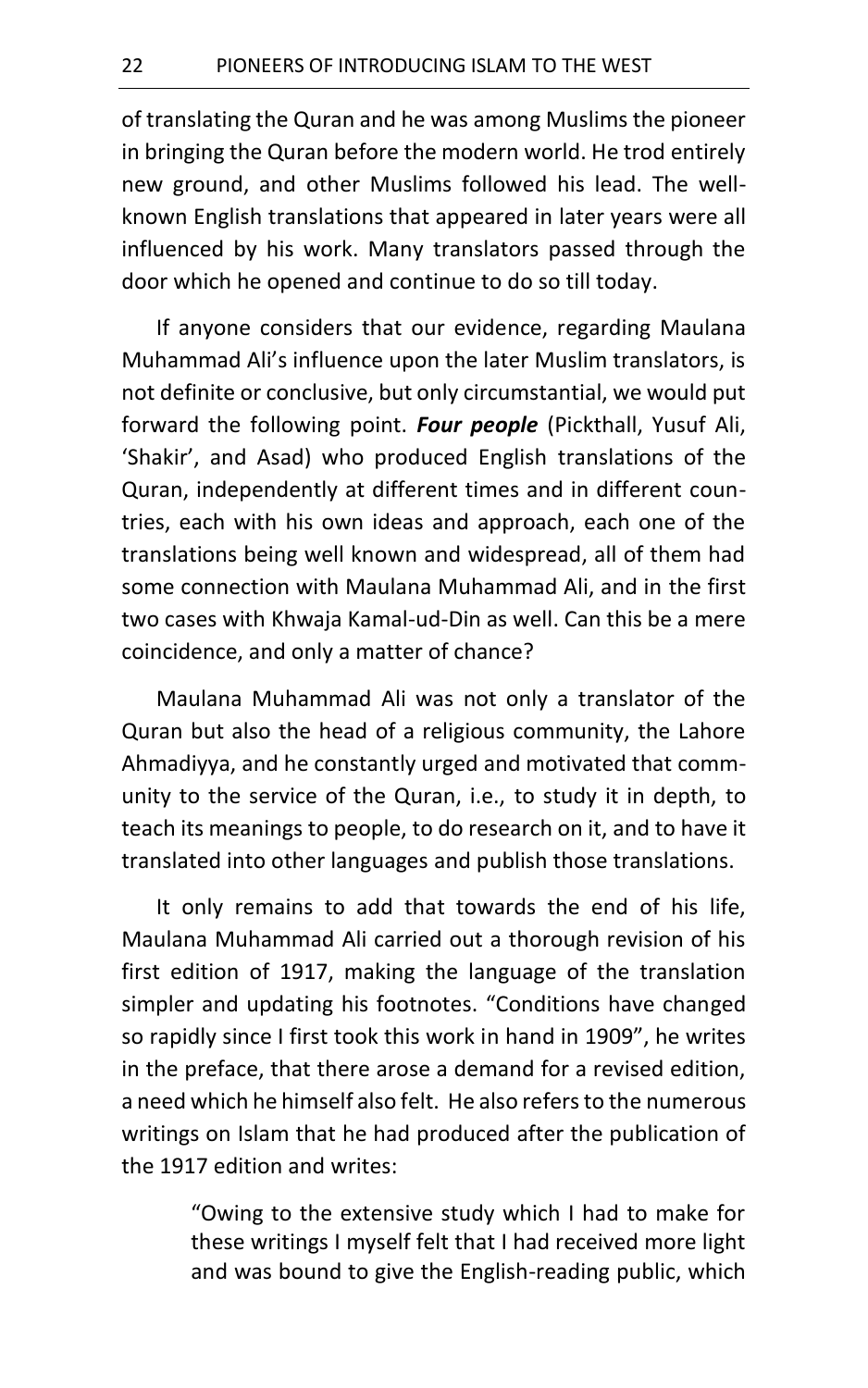extends over a vast part of the world, a deeper insight into the Holy Quran than I had given in my younger days."

That revised edition, which first appeared in 1951, has been re-published again and again, in various formats, and with improved design, also incorporating corrections of typographical and other errors found over the years. ■

### **The Woking Muslim Mission**

In the article above, a statement by Hazrat Mirza Ghulam Ahmad was quoted which begins as follows: "In reality, the Western countries have, up to this time, shown very little aptitude for religious truths". Just prior to this, he referred to a prophecy of the Holy Prophet Muhammad, that a sign of the latter days is that the sun would rise from the west, and he wrote:

> "…what has been shown to me in a vision is this — that the rising of the sun from the west signifies that the Western world which has been involved of old in the darkness of unbelief and error shall be made to shine with the sun of Truth, and those people shall have their share of Islam. I saw that I was standing on a pulpit in the city of London and explaining the truth of Islam in a strongly-argued speech in the English language; and, after this, I caught a large number of birds that were sitting on small trees, and in colour they were white, and their size was probably the size of the partridge. So I interpreted this dream as meaning that, though I may not personally go there, yet my writings would spread among those people and many righteous Englishmen would accept the truth." (*Izalah Auham,* p. 515–516)

It was due to their belief in the truth of this vision, about the interpretation of the "rising of the sun from the west", that the Lahore Ahmadiyya founders exerted themselves to fulfill it by spreading Islamic literature in the West and by creating and supporting the Woking Muslim Mission in England. Just as producing the English translation of the Quran was the premier work of Maulana Muhammad Ali, the establishment of the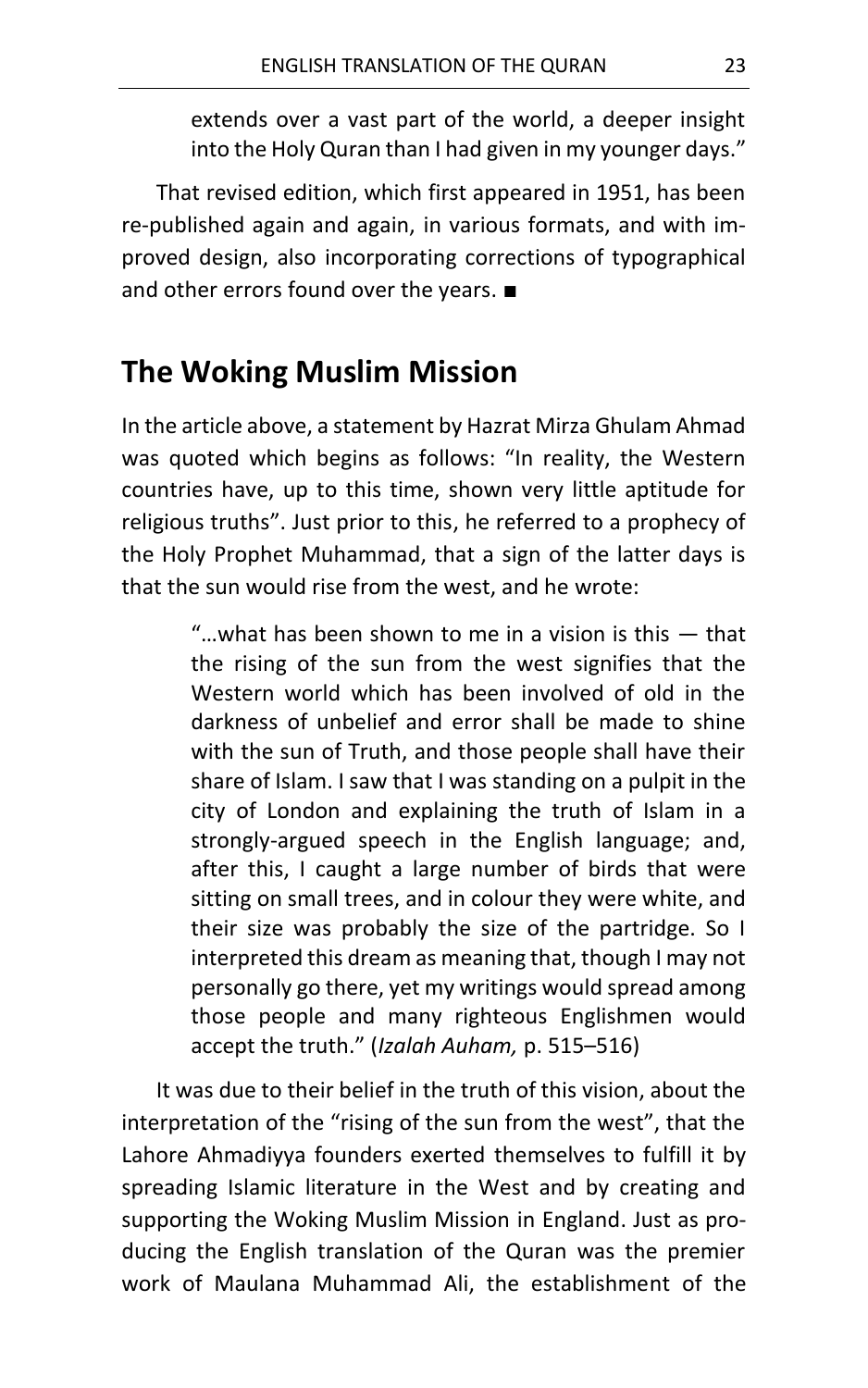Woking Muslim Mission at the Woking Mosque, Surrey, England, was the premier work of Khwaja Kamal-ud-Din. He first went to England in September 1912, and established his mission in 1913. From the very beginning he regarded this mission as a fulfilment of the vision of Hazrat Mirza Ghulam Ahmad related above, of "catching birds" in London after making a speech on Islam.

Shortly after his arrival, he came to visit the Mosque at Woking. It had been built in 1889 by Dr G.W. Leitner, a European scholar and linguist who had worked in the field of education in India and played an important part in the establishment of the University of the Punjab at Lahore. The Mosque was part of his proposed Oriental Institute, which never came to fruition. The cost of the construction of the Mosque was largely donated by Begum Shah Jehan, the Muslim lady ruler of the state of Bhopal in India, and the cost of the land by the ruler of the Muslim state of Hyderabad Deccan.

The Mosque was opened only on special occasions and was



generally derelict and disused. In the summer of 1913, with the help of two prominent Indian Muslims who held high official positions (Sir Abbas Ali Baig and the Right Honourable Syed Ameer Ali), Khwaja Kamal-ud-Din had a trust created to take charge of the property and had its status declared as a Mosque open for the use of all Muslims. He moved to the Mosque as Imam in mid-August 1913 during the month of Ramadan, and opened it for regular *Khwaja Kamal-ud-Din*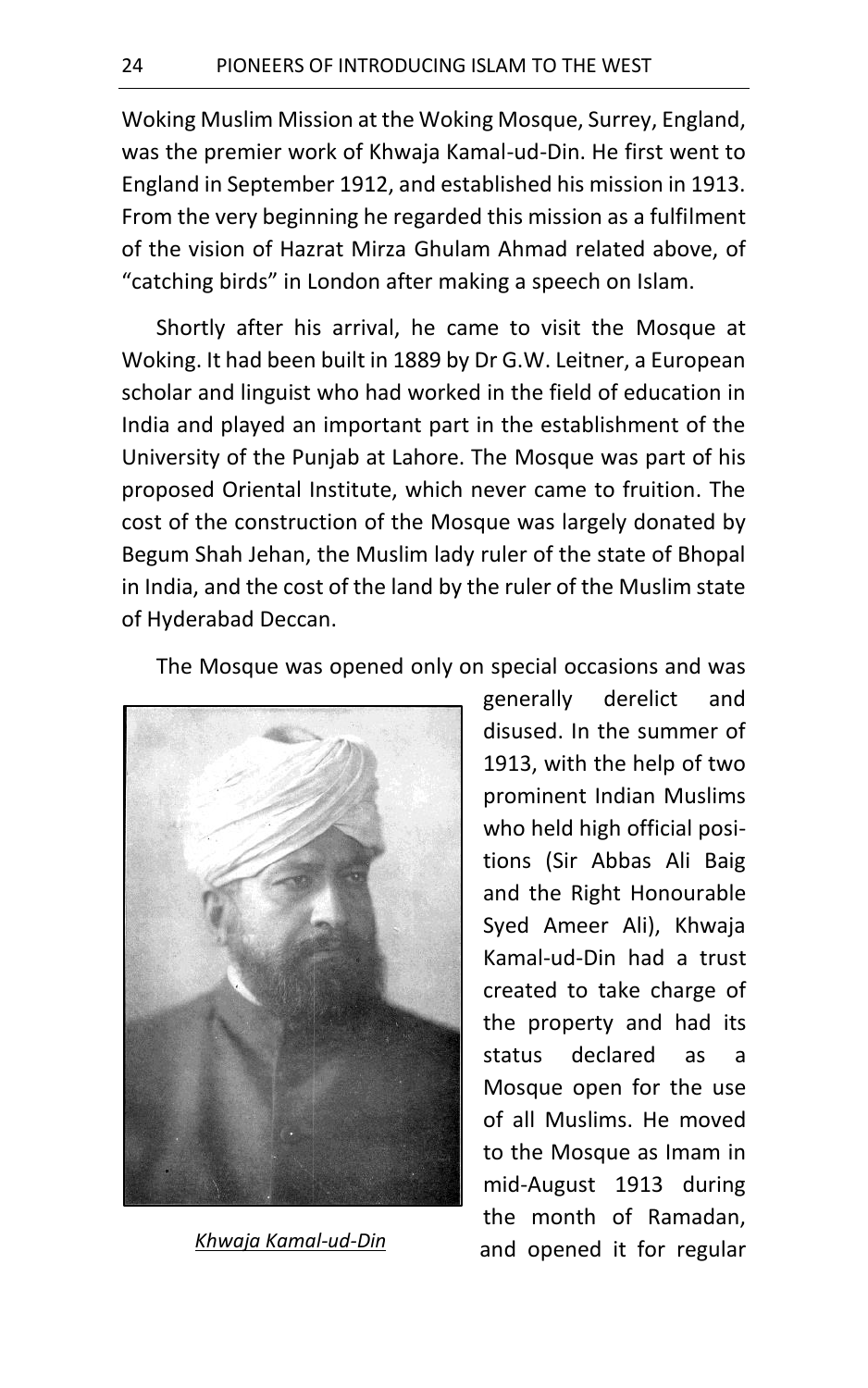use for the first time. In the house next to the Mosque in its large grounds, he established the Woking Muslim Mission.

He was not merely opening a prayer venue for Muslims in Britain. Khwaja Kamal-ud-Din considered his most important work to be the presentation of an accurate image of Islam before the British people, as the religion which best fulfilled the needs of all nations of the modern times. Leading Muslims in the Indian subcontinent ridiculed this as an utterly mad and foolhardy venture, doomed to failure. After all, Britain ruled over the country that he came from, and European civilization was considered as vastly superior to Islam because it was dominant over the whole world, not only politically, but in all intellectual fields. Yet Khwaja Kamal-ud-Din had an unshakeable faith in the vision of the Founder of the Ahmadiyya Movement, that if the real and true Islam was presented to the West, people there would succumb to its appeal and attraction. Just as he arrived in England, an article in the Ahmadiyya community newspaper *Badr* referred to the Founder's vision and connected it with his arrival:

> "This vision was first published 22 years ago. God from Himself created the means for the Khwaja sahib to go to London… he may attain the blessing that this vision be fulfilled in its apparent sense and be a sign to the world. It can happen sometimes that the master sees a vision and it is fulfilled by the hand of his follower." <sup>5</sup>

Khwaja Kamal-ud-Din himself referred to this vision when the first British person, by the name of Mrs. Violet Ebrahim, accepted Islam at his hand. He wrote:

> "This should not be considered as a complete fulfilment of the prophecy. God the Most High will, shortly, fulfil that dream of the late Hazrat [Mirza Ghulam Ahmad]."

He did consider it a "good omen". The Head of the Ahmadiyya Movement, Maulana Nur-ud-Din, wrote back, congratulating him that, just as it was a woman who was the first person to accept Islam at the Holy Prophet Muhammad's hand, likewise: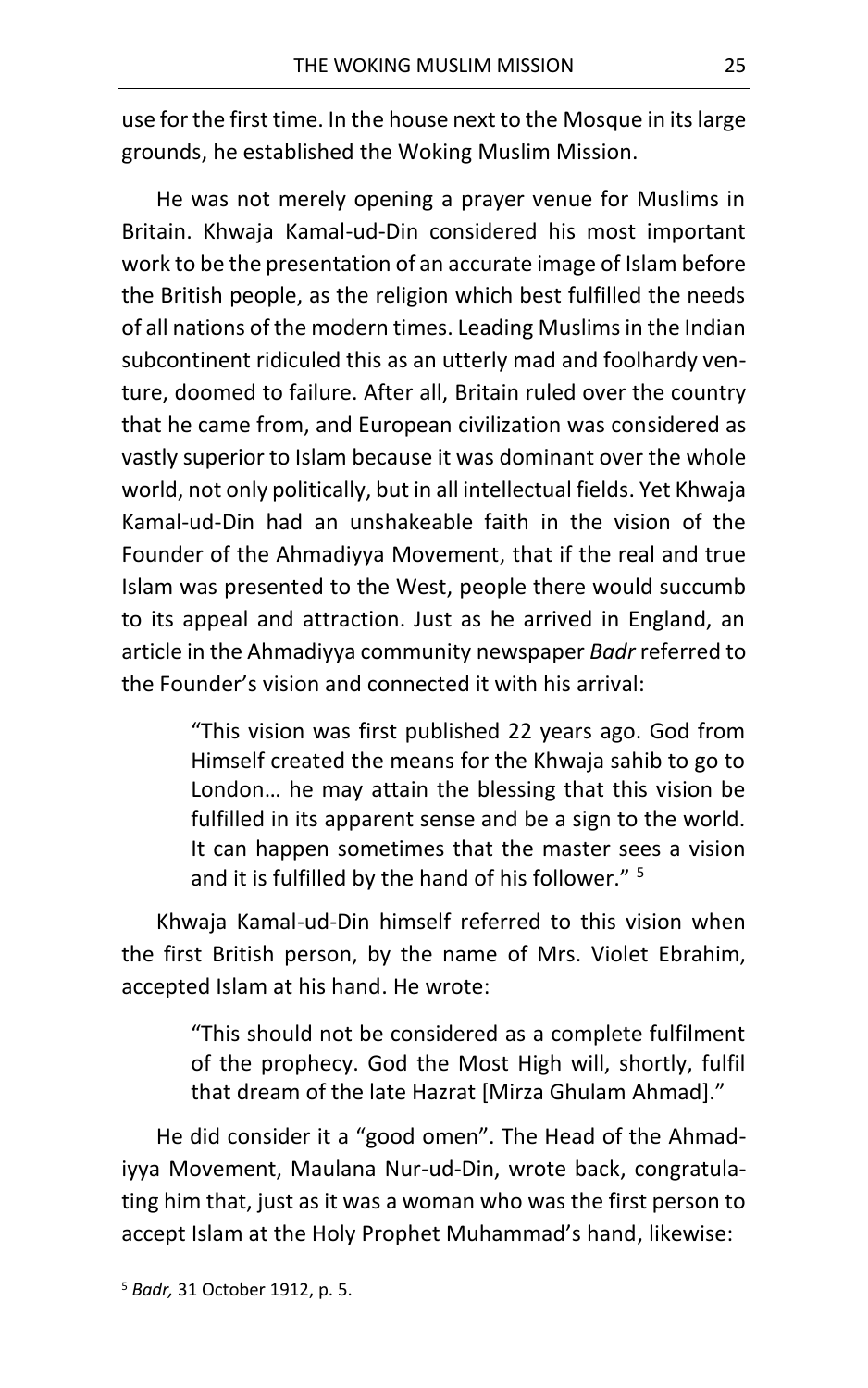"On your hand too, in London, it is a woman who is the first to accept Islam. This is tremendous good news. You must prostrate before Allah the Most High, and I do so too." $6$ 

As the scale of his work increased, Khwaja Kamal-ud-Din wrote in a letter to *Badr:*

> "The time is approaching that the vision of the late Imam be fulfilled. The seed is being sown. It is necessary to water it. $" '$

Khwaja Kamal-ud-Din launched the monthly *Islamic Review* in February 1913, which remained in publication till 1971. Besides containing articles on religious issues, it published news and features relating to Muslims internationally and in Britain. Its archives are a unique source of the history of Islam and Muslims in Britain during those years.

There is an article in the *Islamic Review* in its July 1930 issue in which the writer has reported an account given to friends by Khwaja Kamal-ud-Din of his first visit to the Woking Mosque. He told them that the Mosque was locked up and inside it was full of all manner of rubbish. He found in it an old copy of the Quran and opened it. It so happened that it opened at the page where the first line was the verse: "Most surely the first house appointed for men is the one at Bekka [i.e., Mecca], blessed and a guidance for the nations" (3:95). The author of the article says:

> "These words touched the Khwaja's heart and he fell on the bare cold floor of the Mosque, prostrating himself before the Lord with tears in his eyes. He wept like a child and the following prayer was on his lips, if my memory does not fail me:

'O Creator of Nations and All-Powerful God, Thou madest Mecca the holiest place in the East, and didst bring nations in multitudes to that city. Make this

<sup>6</sup> *Badr,* 13 Match 1913, p. 2.

<sup>7</sup> *Badr,* 19 June 1913, p. 3.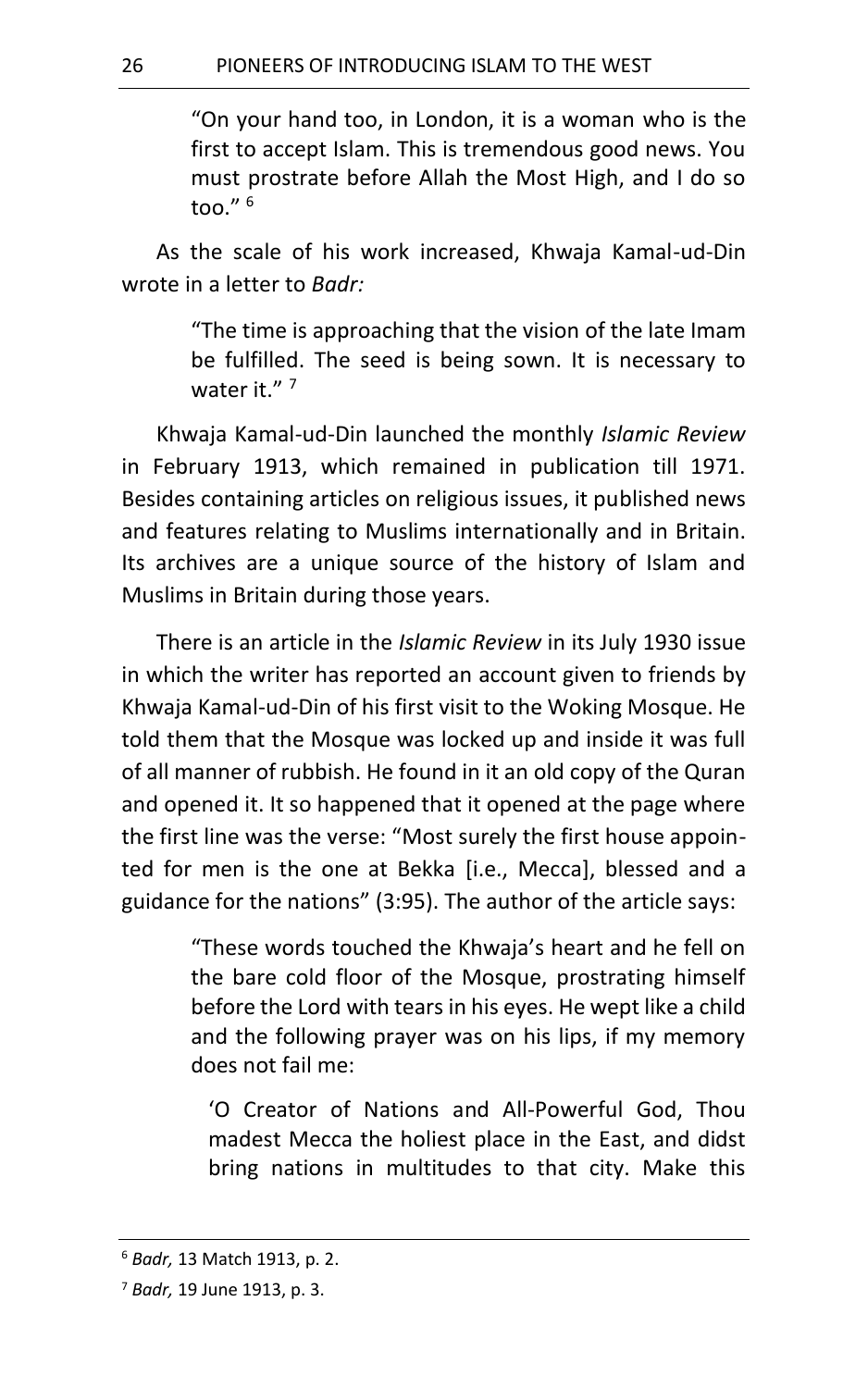Mosque, I pray Thee, in like manner the Mecca in the West.'

The words welled up from a true heart. They were heard by the Lord, and the answer was not long in coming."

And what was that answer? The writer, in this article from 1930, explains it as below:

> "Eid-ul-Azha at the Woking Mosque presents a spectacle that can be matched only in Mecca itself. Almost all Muslim nations in the world are represented in the gardens of the Mosque, prostrating themselves before their God and magnifying the Most High, even as they magnify Him at Mecca on this sacred occasion. Woking is the only town in the world which becomes on such days a replica in miniature of the Ancient House of God in Arabia."

The Woking Mosque and Mission became the national centre of Islamic activity in Britain. Its Imam was regarded by the government as, de facto, the head of the Muslim community of the UK. The Eid prayers at Woking were, till the mid-1960s, a national event for Muslims of Britain. They were covered in the newspapers and even newsreel films, and later on television news. It became commonplace for visiting dignitaries of international fame from the Muslim world to call at the Woking Mosque. Kings, princes, presidents, generals, statesmen, politicians, diplomats, high government officials, writers, students and intellectuals from Muslim countries, came to Woking to visit the Mosque and attend functions organized by the Mission.

Today the past activities carried out from the Woking Mosque during the period of the Woking Muslim Mission, and the personalities connected to those events, are recognized as *Britain's Muslim heritage*. The heritage from the Mosque only exists because of the work and the sacrifices of Khwaja Kamalud-Din and the other imams and staff of the Woking Muslim Mission. Most of them were members of the Lahore Ahmadiyya community and their work at Woking was supported by finance, resources and encouragement from the centre of the Lahore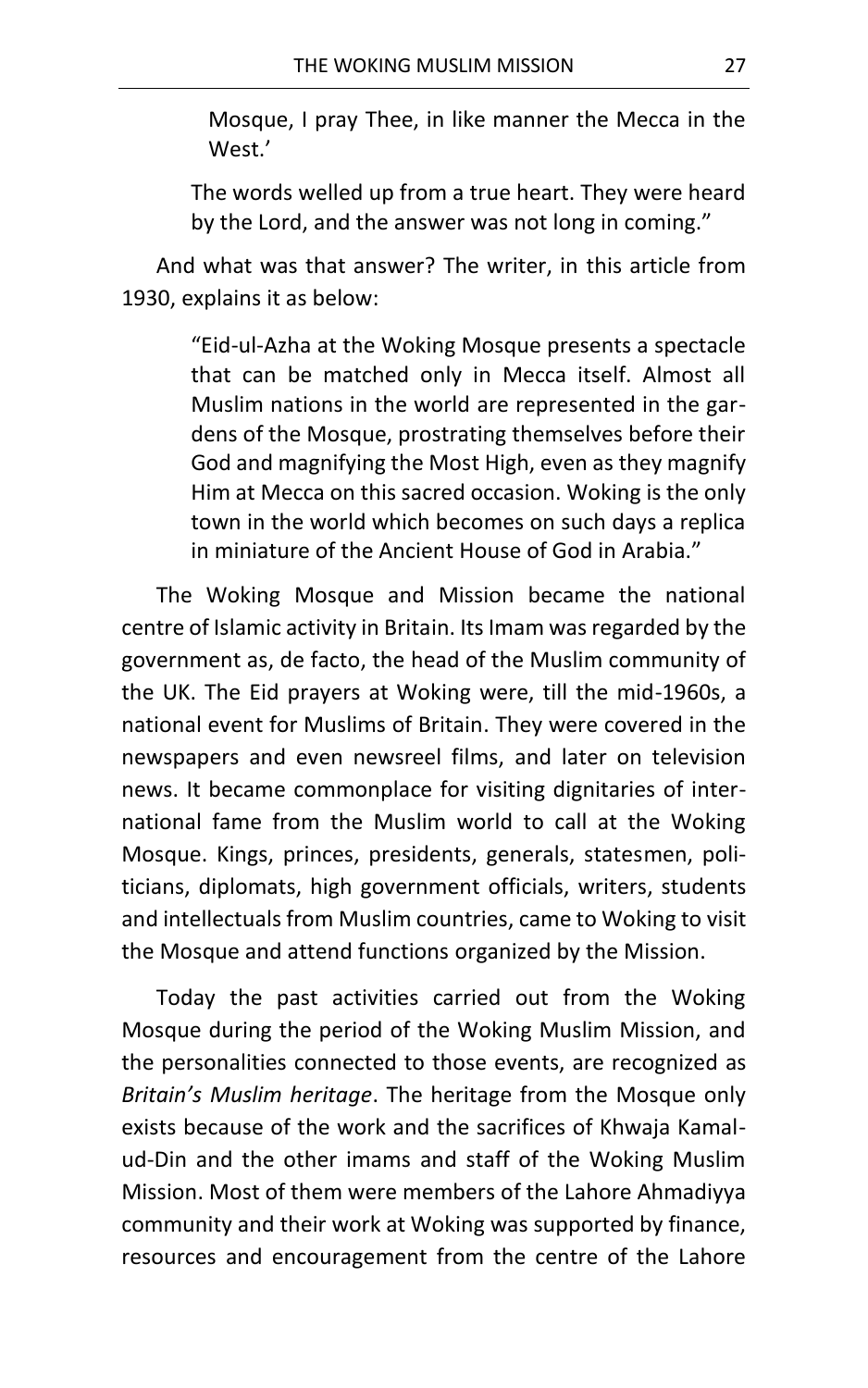Ahmadiyya community in Lahore. Without that work and support, there would be **no such Muslim heritage** of international stature in Britain, with its extensive collection of documentary, photographic and film material as its record.

#### **Horsell Muslim Burial Ground**

Another place now recognised as part of Britain's Muslim heritage is the nearby Horsell Muslim Burial Ground, now designated as the Muslim Peace Garden. It was established during the First World War for the burial of Muslim soldiers of the British Indian army who died in England's military hospitals after being brought wounded from France and Belgium. Some soldiers were buried there during 1915 and 1916 (and a few added during the Second World War). Previously the burials took place in Brookwood cemetery, some distance from Woking, in the Muslim cemetery section set up by Dr Leitner in the 1880s for Muslim burials. In 1968, the graves at Horsell were also transferred to Brookwood, so none are at Horsell now.

This burial ground was set up by the British government due to the intensive efforts and campaigning of Maulana Sadr-ud-Din, Imam of the Woking Mosque at the time. Later he was builder of the Mosque in Berlin, Germany, in the 1920s, and later still he was Head of the Lahore Ahmadiyya community at Lahore from 1951 to 1981. His sustained efforts in this regard have recently been highlighted by history researchers.

In a 2015 book, *For King and Another Country,* by Shrabani Basu, about Indian soldiers of the First World War, it is written:

> "Sadr-ud-Din had been requested by the government to bury the Muslim soldiers who died in the hospitals in England. … Initially the burial ground at Netley Hospital was offered to him, but the Maulvi felt that it was not right … He had therefore requested that the Muslim soldiers be buried in grounds near the mosque at Woking. It caused a great controversy but ultimately a plot of land was procured. However, the Maulvi, was not satisfied."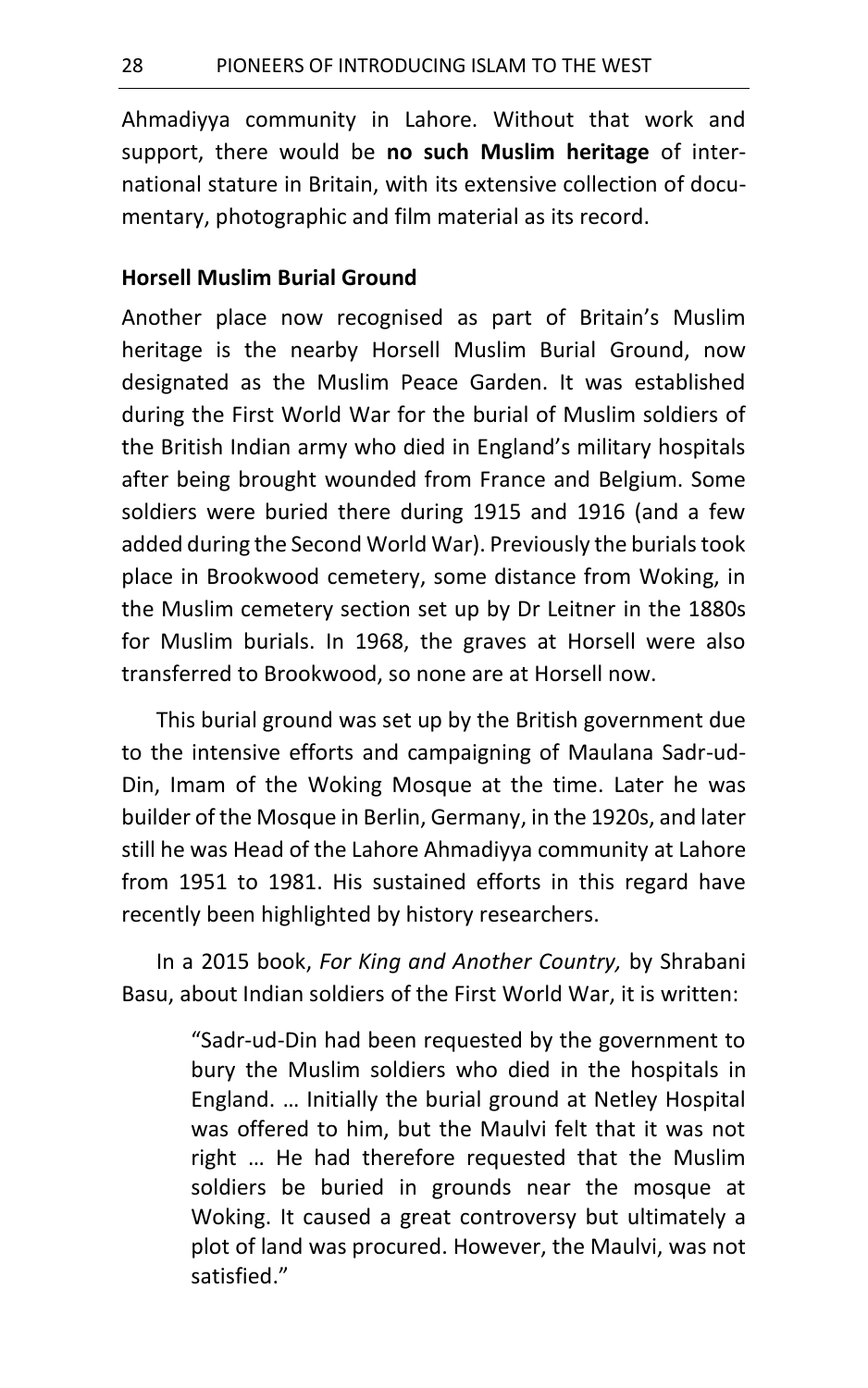At this point the author quotes extracts from a "scathing" letter of complaint by Maulana Sadr-ud-Din to the British government about the inadequacies of the arrangements and for not showing sufficient respect for the deceased. In that letter, after listing his criticisms the Maulana wrote:

> "I desire to point out to the government the very grave danger of allowing the impression to gain ground in India that England is not showing sufficient respect to the memories of her Indian heroes."

The author of the book then adds:

"The Maulvi's scathing letter was not received well… The Maulvi's letter nevertheless had the desired effect. Efforts were made to ensure that the bodies of the Muslim soldiers were taken to Woking from hospitals in Brighton, Bournemouth and Netley in a convoy, with the body in a hearse and forty to fifty mourners in lorries."

In her 2016 paper, *Remembrance and Forgetting: The Muslim Burial Ground, Horsell Common, Woking and other Great War Memorials to the Indian Army in England,* Rachel Hasted writes as follows about Maulana Sadr-ud-Din's efforts to improve the initial arrangements at Horsell:

> "Dissatisfied with this crude arrangement, Maulvi Sadrud-Din started a campaign to get a dignified permanent enclosure created which would also be a lasting memorial to the Muslim war dead. He contacted leading Muslim converts such as Lord Headley, wrote to Lord Kitchener at the War Office and also got the Agha Khan to visit Woking. He pushed the India Office to come up with plans for a permanent enclosure with 'some oriental decoration including a gateway'…

> The Maulvi makes a succinct case to the War Office: 'It is not much if in response to the sacrifices that the Indians are making a little consideration were shown to give a decent look to the place where their bodies are laid and which is visited by the Convalescent Soldiers as well as those Indians that are resident in England.'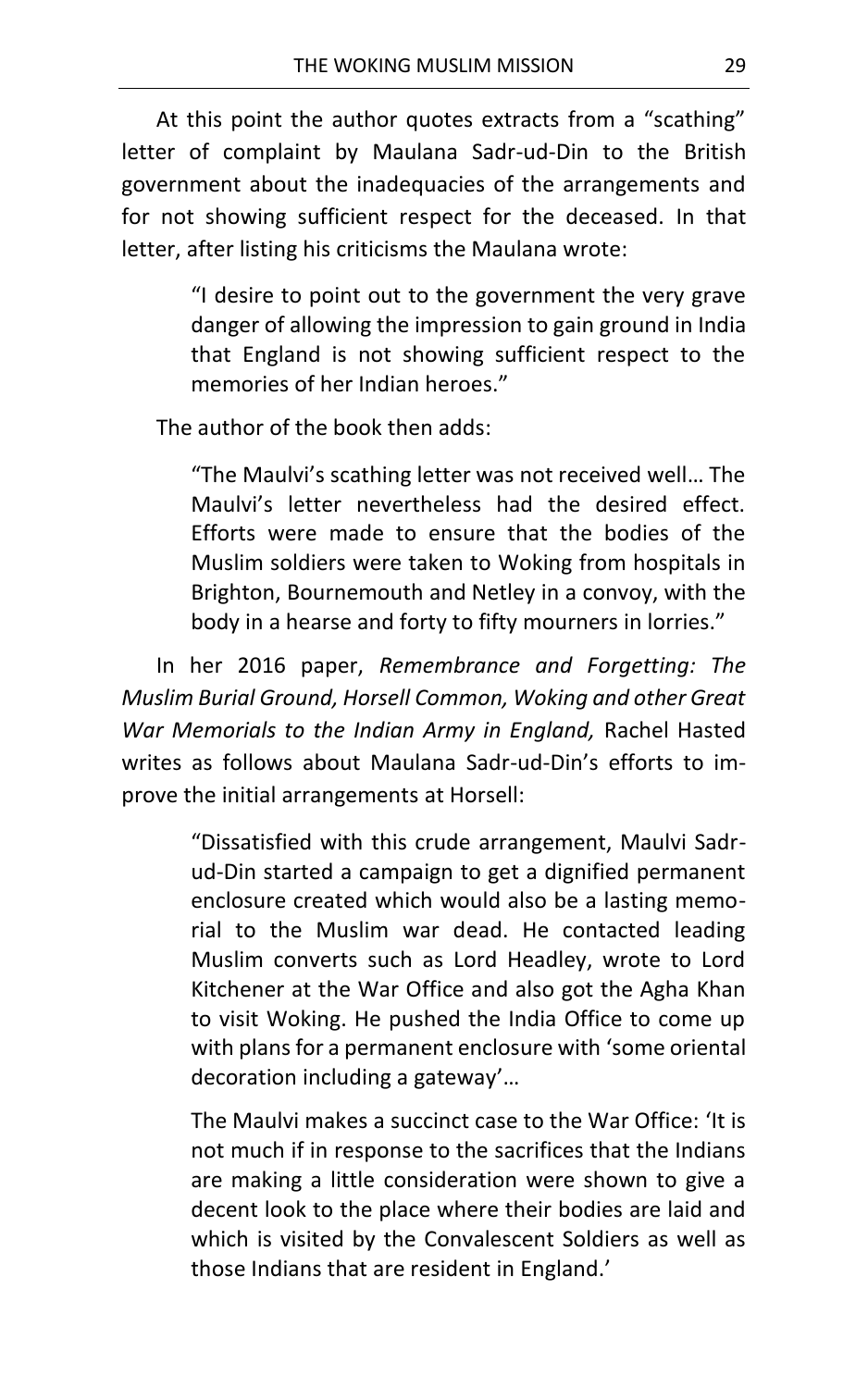The India Office and War Office chafed at the criticism but could not ignore it."

In 2015 the Horsell Muslim Burial Ground was restored as The Peace Garden, and since 2017 a commemoration service is held there in July. It was the pioneering work of Maulana Sadrud-Din, who was sent to England in the summer of 1914 as Imam of the Woking Mosque by the Ahmadiyya Anjuman Lahore from British India (now Pakistan), which led to the establishment of this site that is now a part of the Muslim heritage of Britain.

#### **The legacy**

The Woking Muslim Mission is not only of historical significance but it has also left an ideological legacy for the future of Muslims in this country, and more broadly in the West. That Mission tried to have Islam recognized as one of the religions of the UK, to be practised by those belonging to the UK, which anyone could join. It showed that the message of Islam is not meant only for the Muslim community but that it must be presented to the general society. It presented Islam as a broadminded and rational faith which accepts religious differences with others, and seeks to establish communication and dialogue with them to explore shared values. It emphasized that Islam is not tied to the local culture and traditions of any Muslim country but can flourish in any society and environment, including that of the UK.

Islam as preached from the Woking Muslim Mission was *the very opposite* of the religious extremism, isolation and separatism from general society, and wholesale rejection of all modern ideas, which are the attitudes, rightly or wrongly, associated with Muslims living in the UK today. The Woking Muslim Mission showed how Muslims could be true to Islam and yet fit into and contribute to British society and life, living peacefully and harmoniously with the rest of the population.

For a comprehensive archive of the Woking Muslim Mission, with articles, documents, analysis, photos and newsreel film clips please visit: **www.wokingmuslim.org**. You are welcome to contact us at this website (info@wokingmuslim.org).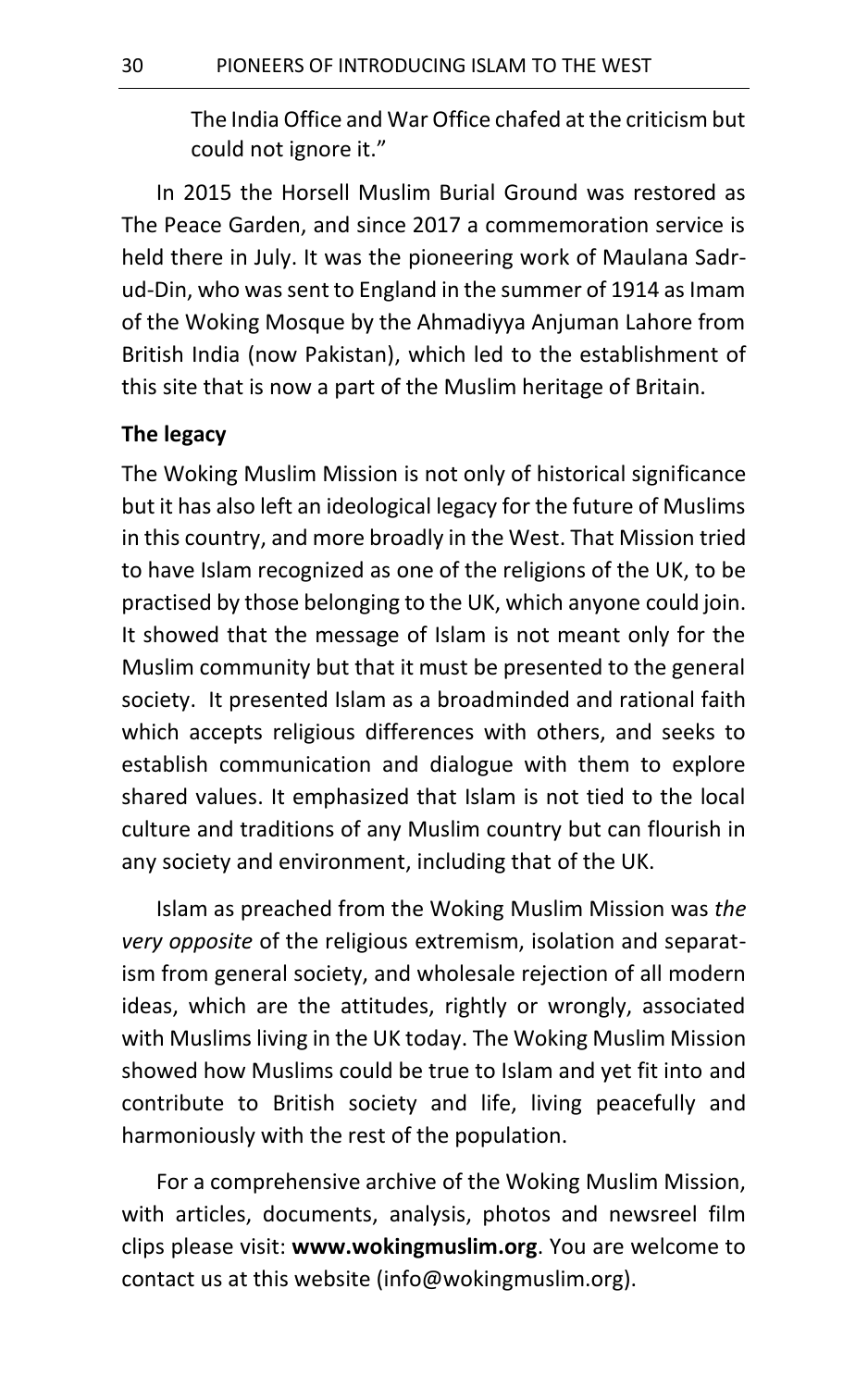

*Eid-ul-Fitr, 13th August 1915: The Imam, Maulana Sadr-ud-Din, delivering the sermon in the grounds of the Woking Mosque. Three Muslim soldiers of the British Indian army in the First World War are in the front row.*

*A report of this with photos appeared in the 'Graphic' newspaper of London, 20th August 1915. It was also reported in the 'Daily Mirror', 14th August. Some fifty Muslim soldiers were said to be present.*